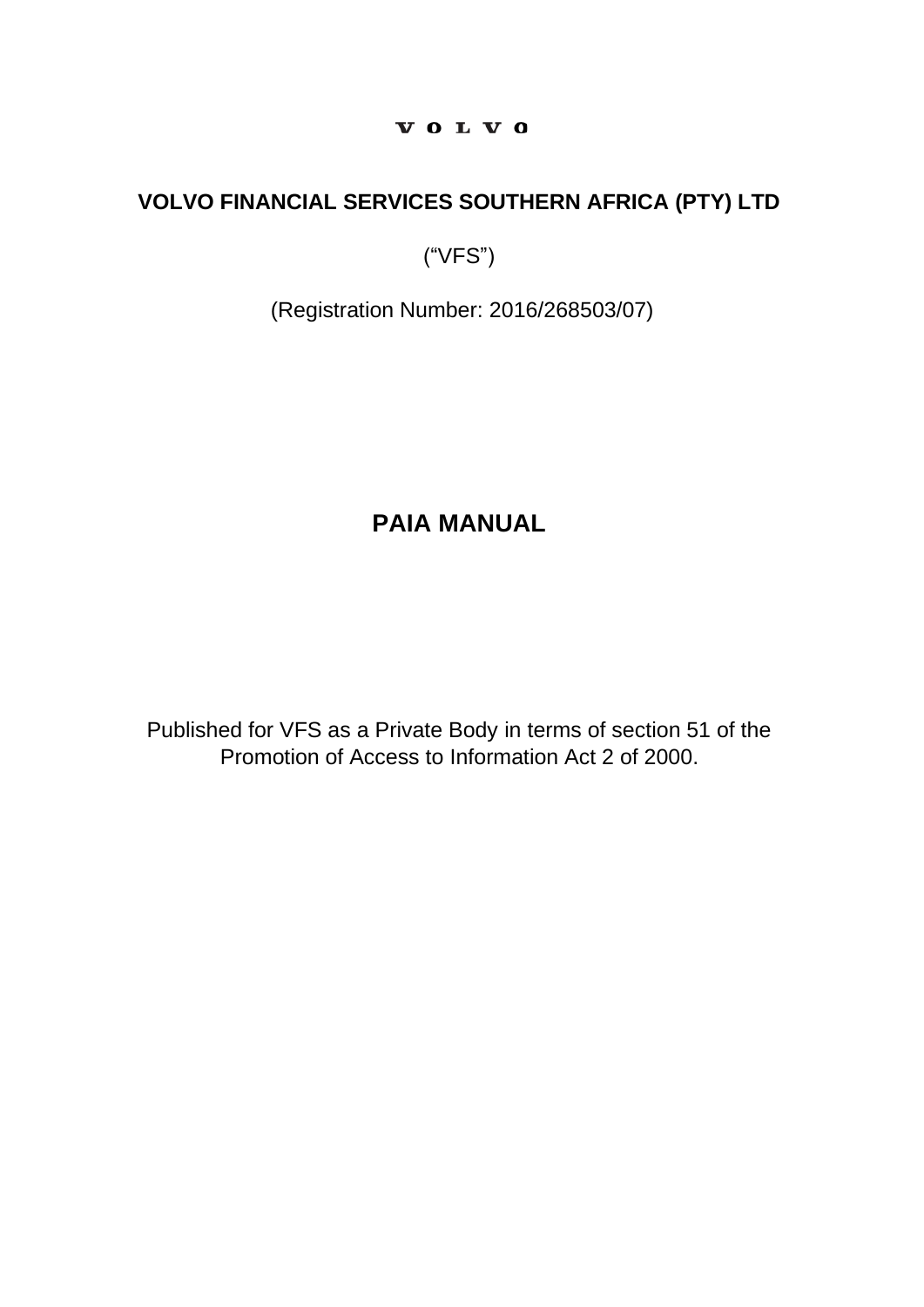# **Table of Contents**

| 1              |     |                                                                               |    |
|----------------|-----|-------------------------------------------------------------------------------|----|
|                | 1.1 |                                                                               |    |
|                | 1.2 |                                                                               |    |
| $\overline{2}$ |     |                                                                               |    |
| 3              |     |                                                                               |    |
|                | 3.1 |                                                                               |    |
|                | 3.2 |                                                                               |    |
|                | 3.3 |                                                                               |    |
| 4              |     |                                                                               |    |
|                | 4.1 |                                                                               |    |
|                | 4.2 | The processing of personal information and categories of recipients with whom |    |
|                | 4.3 | Information security measures to protect personal information  14             |    |
|                | 4.4 |                                                                               |    |
|                | 4.5 |                                                                               |    |
| 5              |     |                                                                               |    |
|                | 5.1 |                                                                               |    |
|                | 5.2 |                                                                               |    |
|                | 5.3 | Access to prescribed forms and fees                                           | 16 |
| 6              |     |                                                                               |    |
|                | 6.1 |                                                                               |    |
|                | 6.2 |                                                                               |    |
|                | 6.3 |                                                                               |    |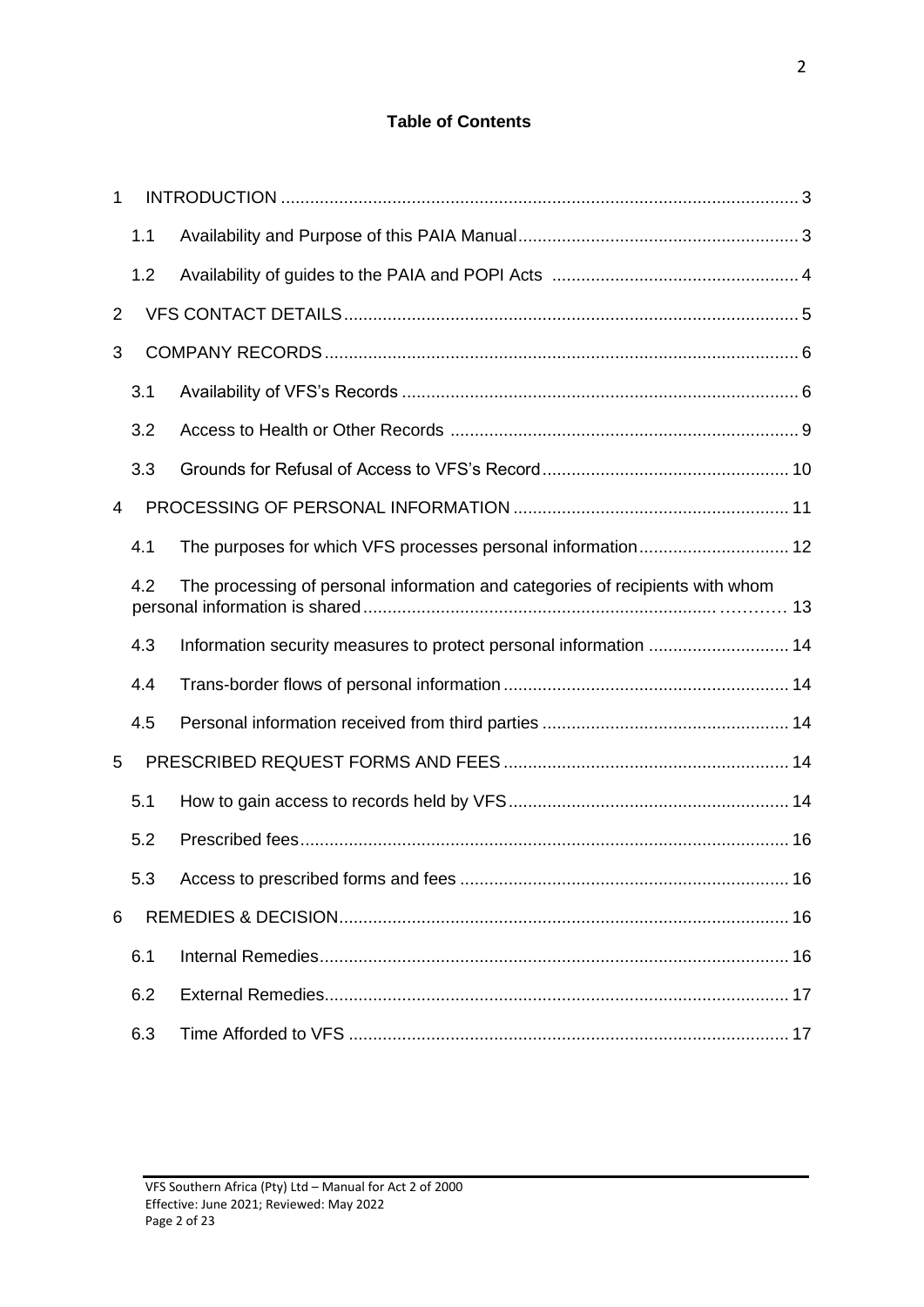#### <span id="page-2-0"></span>**1 INTRODUCTION**

Volvo Financial Services Southern Africa (Pty) Ltd is a company registered in terms of the Company Laws of South Africa, and provides various vehicle and equipment financing and associated products and services to its customers ("VFS").

This manual is published in terms of section 51 of the Promotion of Access to Information Act 2 of 2000 (the "PAIA Act") [the "Manual"] and provides an outline of the type of records and personal information which VFS holds and processes. The Manual also explains how to submit requests for access to these records in terms of the PAIA Act. In addition to explaining how to access, or object to, personal information held by VFS, or request correction of the personal information, in terms of sections' 23 and 24 of the Protection of Personal Information Act 4 of 2013 (the "POPI Act"), the Manual also explains how to submit requests for access to these records in terms of the PAIA Act.

The objective of the PAIA Act is to give effect to the constitutional right to access to information, which information is held by a public or private body and which information is required for the exercise or protection of any rights. The PAIA Act recognises the right entrenched in section 32 of the Constitution of the Republic of South Africa, 1996 and aims to foster a culture of transparency and accountability in public and private bodies by giving effect to the right of access to information.

Accordingly, this PAIA Manual aims to establish and foster a culture of compliance with prevailing data protection legislation, which in turn gives rise to an environment within which the rights to access to information are actively protected and promoted.

Section 9 of the PAIA Act dictates that the right to access to information is not an unlimited right and is subject to certain limitations, which include limitations which balance the rights which data subjects have to access information against other rights which data subjects and interested parties have, whether it be in terms of the Constitution of the Republic of South Africa, 1996 or otherwise. Some of these rights which the right to access to information are weighed up against are aimed at protecting the fundamental right to privacy and maintaining the confidentiality (whether it be commercial or individual confidentiality) of interested parties so as to maintain acceptable levels of governance.

#### <span id="page-2-1"></span>**1.1 Availability and Purpose of this PAIA Manual**

This PAIA Manual is published on VFS's website at [www.vfsco.co.za](http://www.vfsco.co.za/) or [www.vfsco.com/za](http://www.vfsco.com/za) or alternatively, a copy can be requested from the Information Officer or Deputy Information Officer, which copy may also be inspected at VFS's physical address set forth in paragraph 2 below.

The primary purpose of this PAIA Manual is to facilitate requests for access to information held by VFS, which requests shall be made in accordance with the prescribed procedures and at the rates provided for in section 5 of this PAIA Manual. In addition to the above,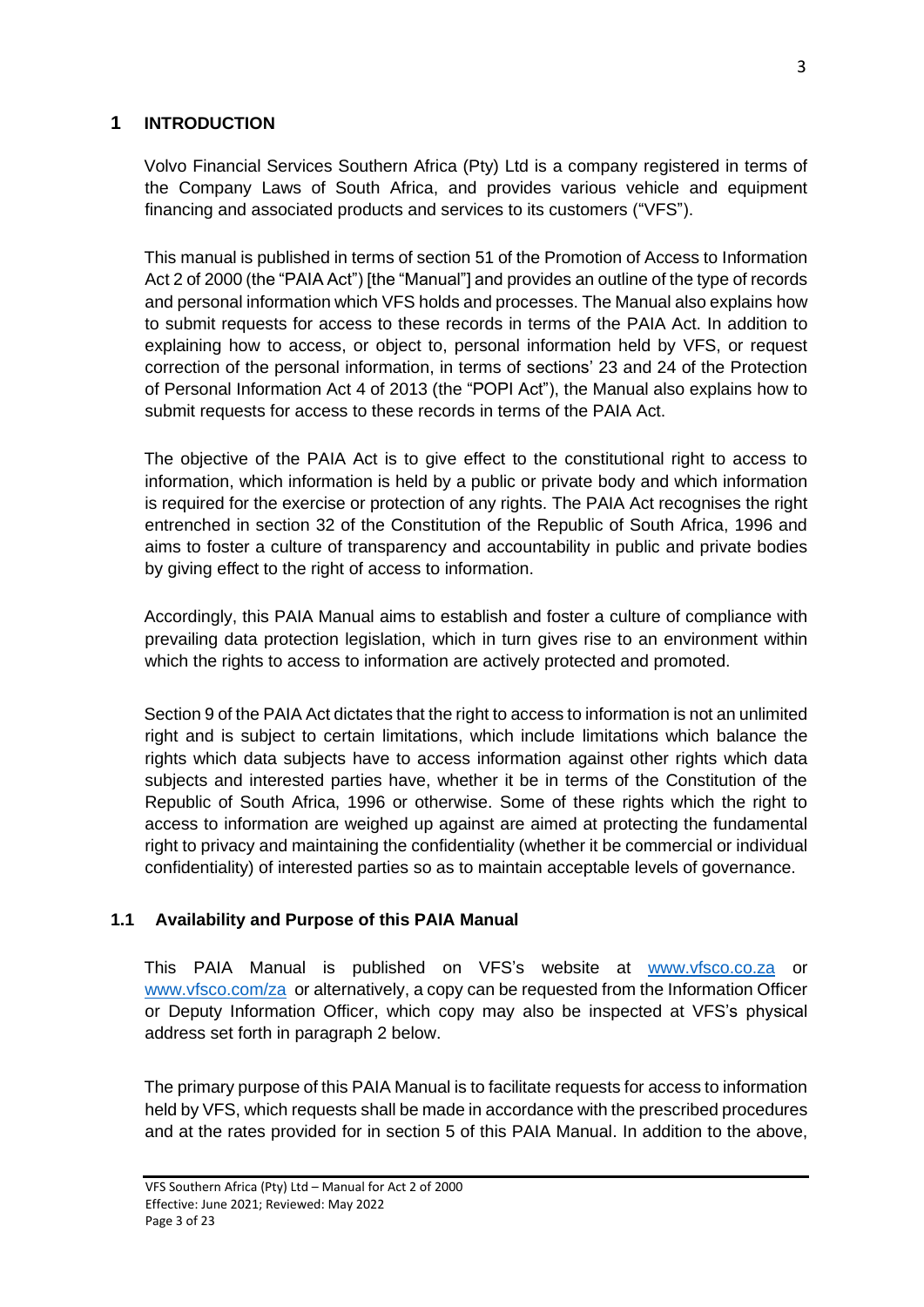the further purposes of this PAIA Manual, are to describe the records held by VFS and to clearly articulate the grounds upon which access to any such records may be refused.

# <span id="page-3-0"></span>**1.2 Availability of guides to the PAIA and POPI Acts**

Guides to the PAIA and POPI Acts can be obtained and queries directed to:

#### **PAIA & POPI Act**

#### **The office of the Information Regulator:**

Physical Address:

JD House 27 Stiemens Street Braamfontein Johannesburg **Gauteng** 

Website: [www.justice.gov.za/inforeg/](http://www.justice.gov.za/inforeg/)

E-mail: [inforeg@justice.gov.za](mailto:inforeg@justice.gov.za)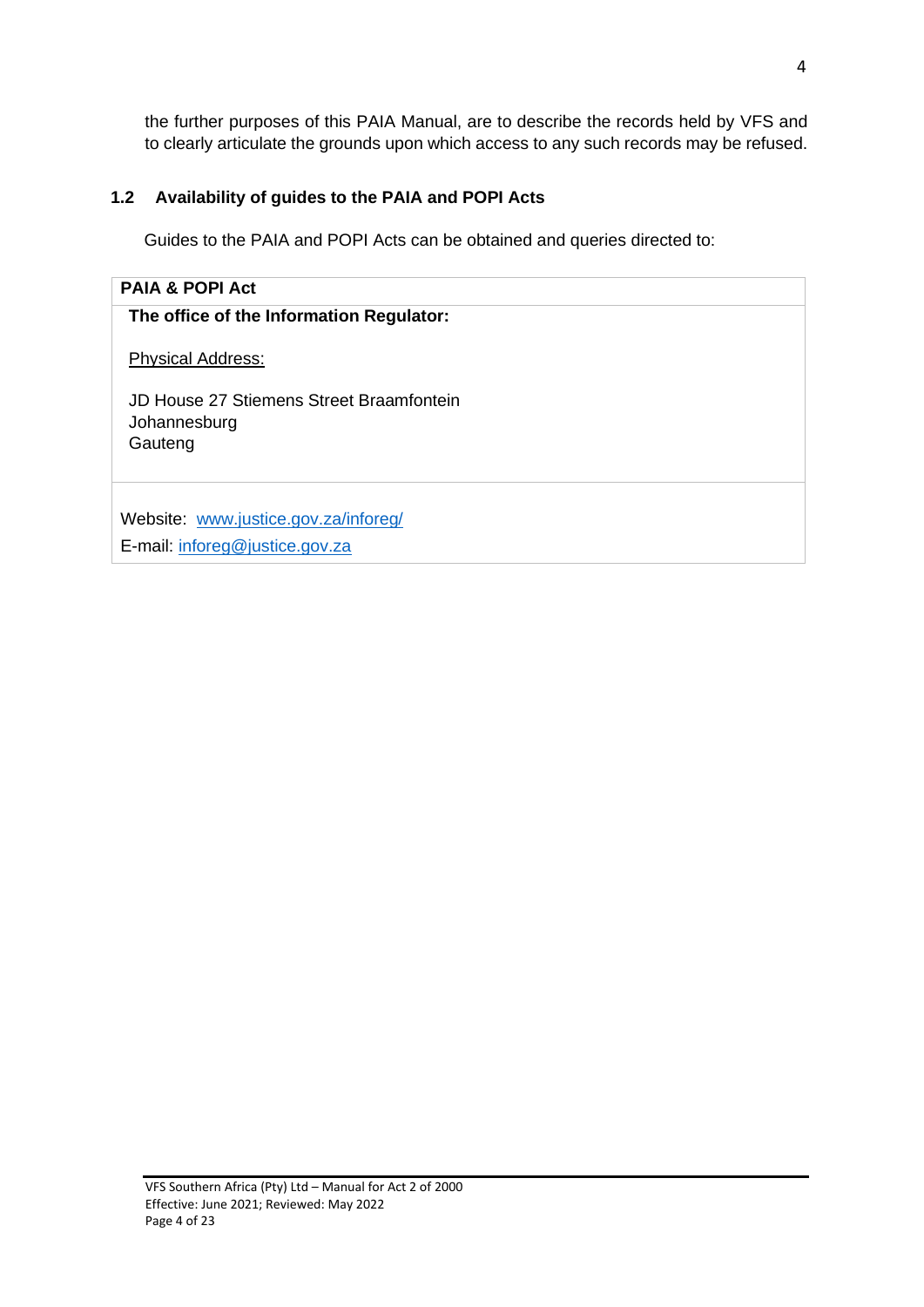#### <span id="page-4-0"></span>**2 VFS CONTACT DETAILS**

# **Contact details in terms of section 51 of PAIA:**

| <b>Managing Director:</b>   | Paul Uys                                   |
|-----------------------------|--------------------------------------------|
| Information Officer:        | Izet Badenhorst                            |
| Deputy Information Officer: | Daryl Verrinder                            |
| Postal address:             | P O Box 26005 East Rand 1462               |
| Registered address:         | Cnr Jet Park Road & Saligna Street, Hughes |
|                             | Business Park, Witfield, 1459              |
| Telephone:                  | (011) 842 5000 (Volvo Financial Services)  |
| Contact:                    | vfs.privacy.za@volvo.com                   |
| Website:                    | www.vfsco.co.za or www.vfsco.com/za        |

# **General Information:**

| Name of private body:                 | Volvo Financial Services Southern Africa<br>(Pty) Ltd                            |
|---------------------------------------|----------------------------------------------------------------------------------|
| Industry:                             | Financial services provider for the Volvo<br>Group in the Southern Africa Region |
| Registration number:                  | 2016/268503/07                                                                   |
| VAT registration number:              | 4010276691                                                                       |
| Postal address:                       | P O Box 26005 East Rand 1462                                                     |
| Physical address / Place of business: | Cnr Jet Park Road & Saligna Street, Hughes<br>Business Park, Witfield, 1459      |
| Telephone:                            | (011) 842 5000 (Volvo Financial Services)                                        |
| Contact:                              | vfs.privacy.za@volvo.com                                                         |
| Website:                              | www.vfsco.co.za or www.vfsco.com/za                                              |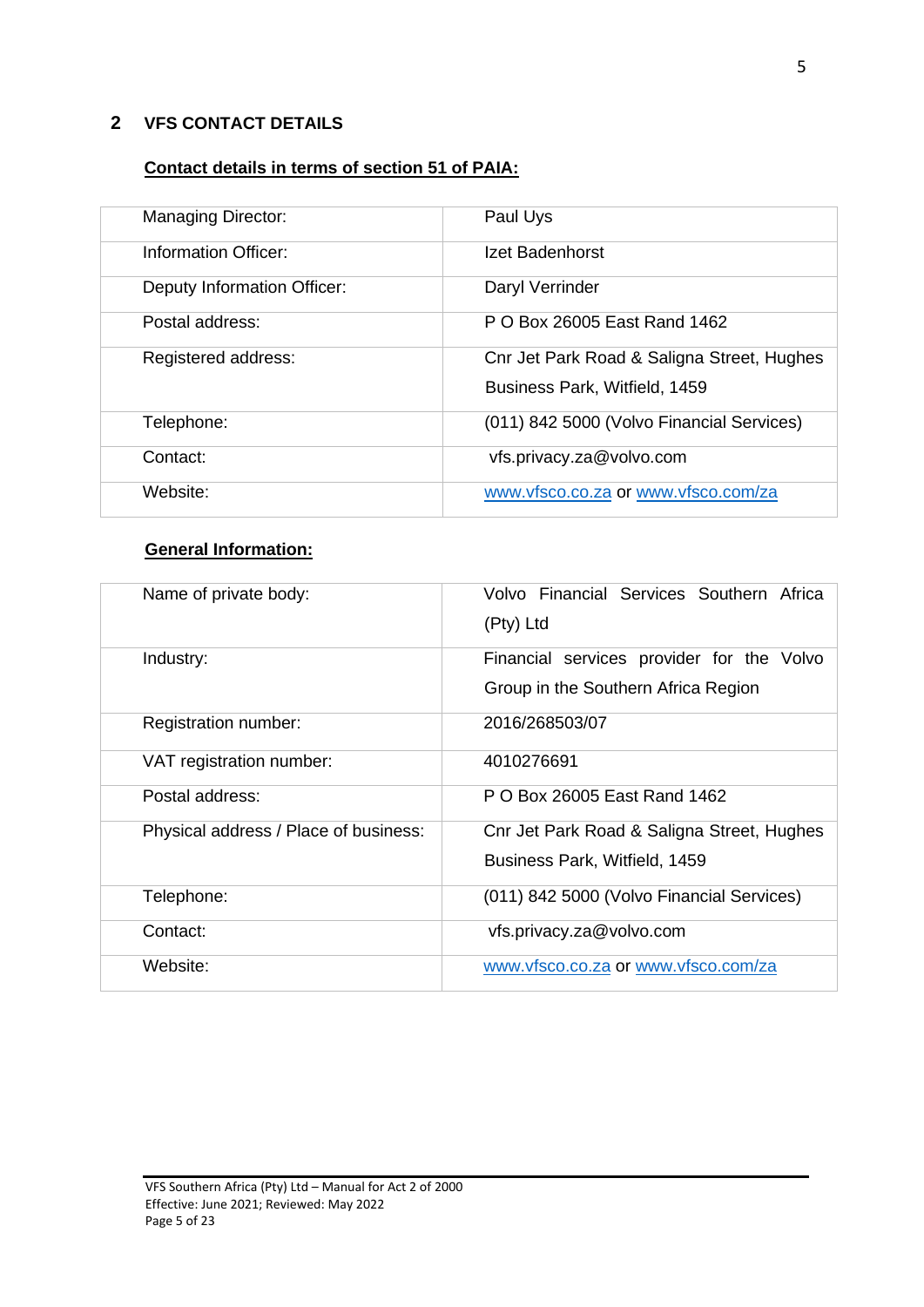#### **Applicable Legislation:**

The following legislation, amongst others which may become applicable from time to time including any subsequent amendment thereto, is applicable to and observed by VFS pursuant to undertaking its day-to-day operations:

| Item<br>No:    | <b>Legislative Reference:</b> | Act:                                                                        |  |  |
|----------------|-------------------------------|-----------------------------------------------------------------------------|--|--|
| 1              | No. 75 of 1997                | The Basic Conditions of Employment Act                                      |  |  |
| $\overline{2}$ | No. 53 of 2003                | The Broad-Based Black Economic Empowerment<br>Act                           |  |  |
| 3              | No. 71 of 2008                | The Companies Act                                                           |  |  |
| $\overline{4}$ | No. 130 of 1993               | Compensation for Occupational Injuries<br>and<br>Diseases Act               |  |  |
| 5              | No. 25 of 2002                | The Electronic Communications and Transactions<br>Act                       |  |  |
| 6              | No. 55 of 1998                | The Employment Equity Act                                                   |  |  |
| $\overline{7}$ | No. 37 of 2002                | The Financial Advisory and Intermediary Services<br>Act                     |  |  |
| 8              | No. 58 of 1962                | The Income Tax Act                                                          |  |  |
| 9              | No. 66 of 1995                | The Labour Relations Act                                                    |  |  |
| 10             | No. 2 of 2000                 | The Promotion of Access to Information Act                                  |  |  |
| 11             | No. 4 of 2013                 | The Protection of Personal Information Act                                  |  |  |
| 12             | No. 63 of 2001                | The Unemployment Insurance Act                                              |  |  |
| 13             | No. 89 of 1991                | The Value Added Tax Act                                                     |  |  |
| 14             | No. 85 of 1993                | The Occupational Health and Safety Act                                      |  |  |
| 15             | No. 97 of 1998                | The Skills Development Act                                                  |  |  |
| 16             | No. 9 of 1999                 | The Skills Development Levies Act                                           |  |  |
| 17             | No. 4 of 2000                 | Promotion of Equality and Prevention of Unfair<br><b>Discrimination Act</b> |  |  |
| 18             | No. 91 of 1964                | The Customs and Excise Act 91 of 1964                                       |  |  |

# <span id="page-5-0"></span>**3 COMPANY RECORDS**

#### <span id="page-5-1"></span>**3.1 Availability of VFS's Records**

The provisions of the PAIA Act, specifically the provisions of section 50 of the Act, dictate that a requester for access to information must be afforded access to any record of VFS if the following requirements are met:

• where a particular record is required for the exercise or protection of any rights (Section  $50(1)(a)$  of PAIA);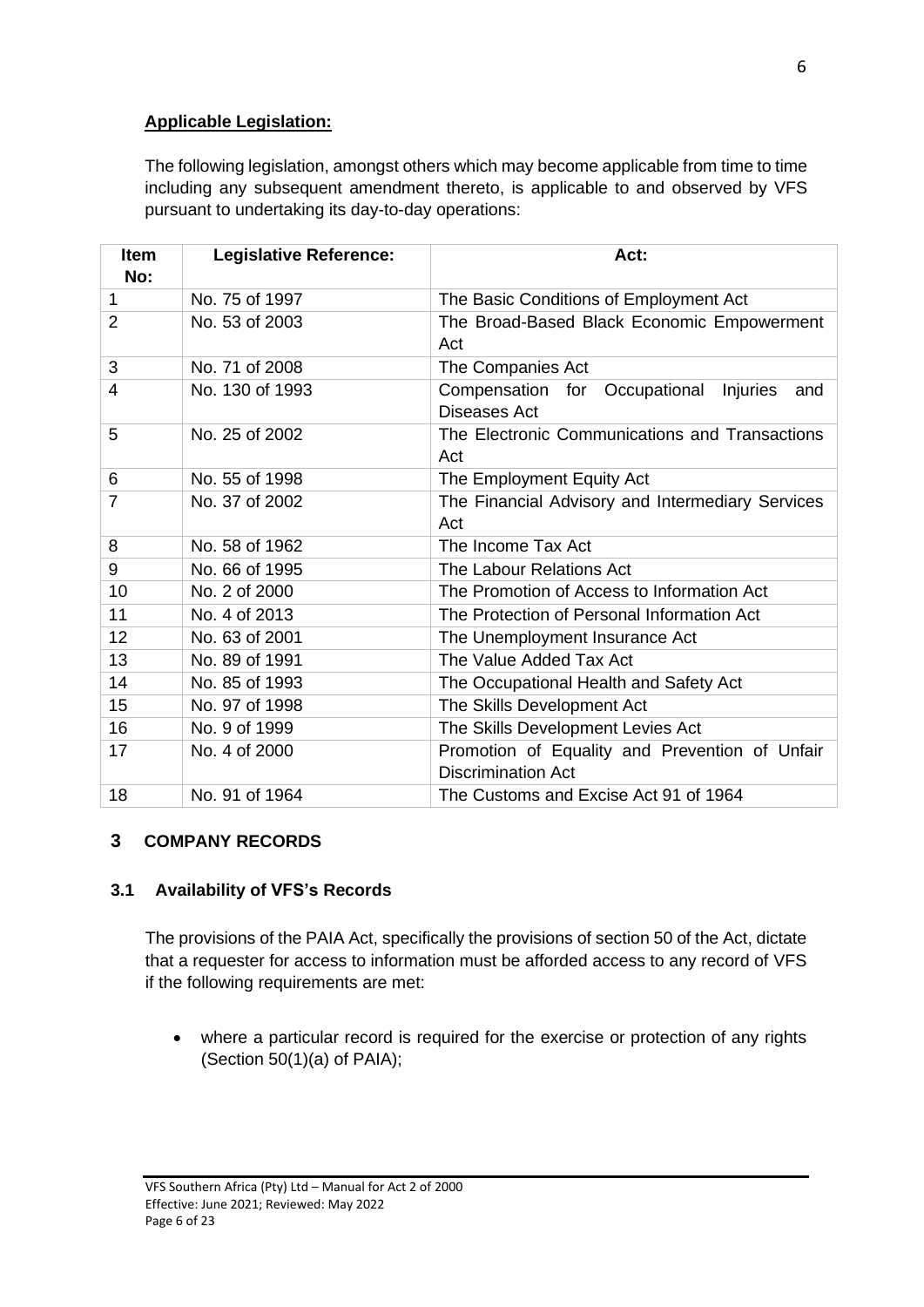- where a requester complies with the procedural requirements set forth in the PAIA Act relating to a request for access to particular records (Section 50(1)(b) of PAIA); and
- where access to that particular record is not refused in terms of any of the grounds for refusal to access contemplated in terms of Chapter 4 of the PAIA Act (Section 50(1)(c) of PAIA).

The below table sets forth the categories and subcategories of records which VFS processes. Each category and subcategory of records set out below may be subject to any one (or a number) of the grounds upon which VFS may refuse access to records. These grounds for refusal are set out in Chapter 4 of the PAIA Act, as well as described in the table at 3.2 below.

#### **Personnel records**

Personnel refers to any person who works for or provides services to or on behalf of VFS and receives or is entitled to receive any remuneration and any other person who assists in carrying out or conducting the business of VFS. This includes, without limitation, directors, executive directors, non-executive directors, all permanent, temporary and part-time staff as well as contract workers. Personnel records include the following:

- Any personal records provided to VFS by our personnel
- Any records a third party has provided to VFS about any of their personnel
- Conditions of employment and other personnel-related contractual and quasi-legal records
- Internal evaluation records
- Training schedules and materials
- Other internal records and correspondence related to a particular individual

# **Customer-related records**

Please be aware that VFS is very concerned about protecting the personal information of any Data Subjects as defined in terms of the Protection of Personal Information Act, 4 of 2013). Please motivate any request for customer information very carefully, having regard to Sections 63 to 67 of the Act.

Customer information records that may contain personal information include the following: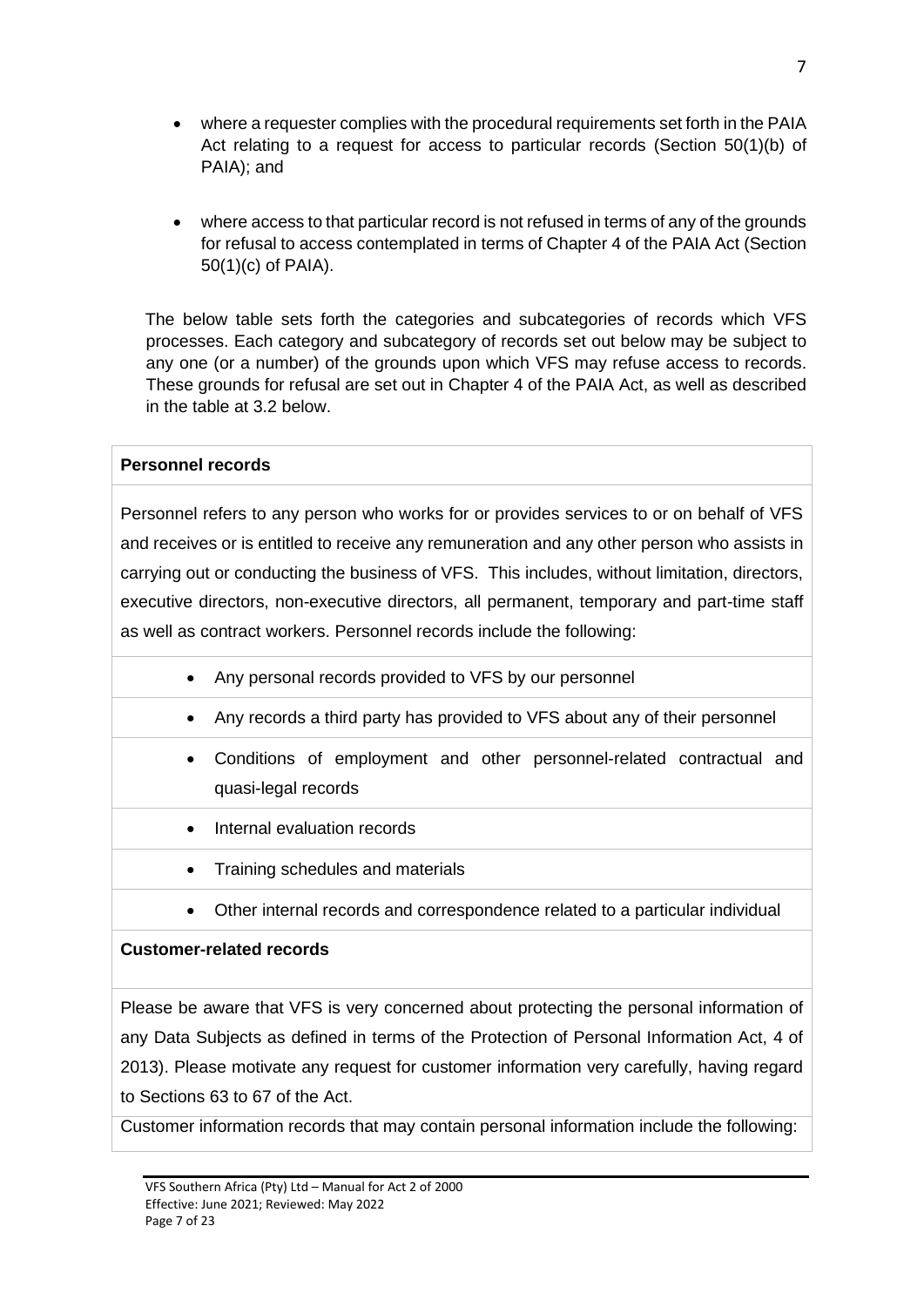• Any records a customer has provided to VFS or a third party acting for or on behalf of VFS • Contractual information • Customer needs assessments • Personal records of customers • Credit information and other research conducted in respect of customers • Any records a third party has provided to VFS about customers • Confidential, privileged, contractual and quasi-legal records of customers • Customer evaluation records • Customer profiling • Performance research conducted on behalf of customers or about customers • Any records a third party has provided to VFS either directly or indirectly • Records generated by or within VFS pertaining to customers, including transactional records **Technical records** • Technical reports • Technical data • Plans, new products and services, brands and trademarks forming part of the intellectual property rights of VFS

# **Third Parties**

Records are kept in respect of other third parties, including without limitation contractors, suppliers, joint ventures, service providers, and general market conditions. In addition, certain third parties may possess records, which can be said to belong to VFS and in such instances those third parties process such records for and on behalf of VFS in their capacities as process operators and subject to prescribed contractual terms. The following records fall under this category: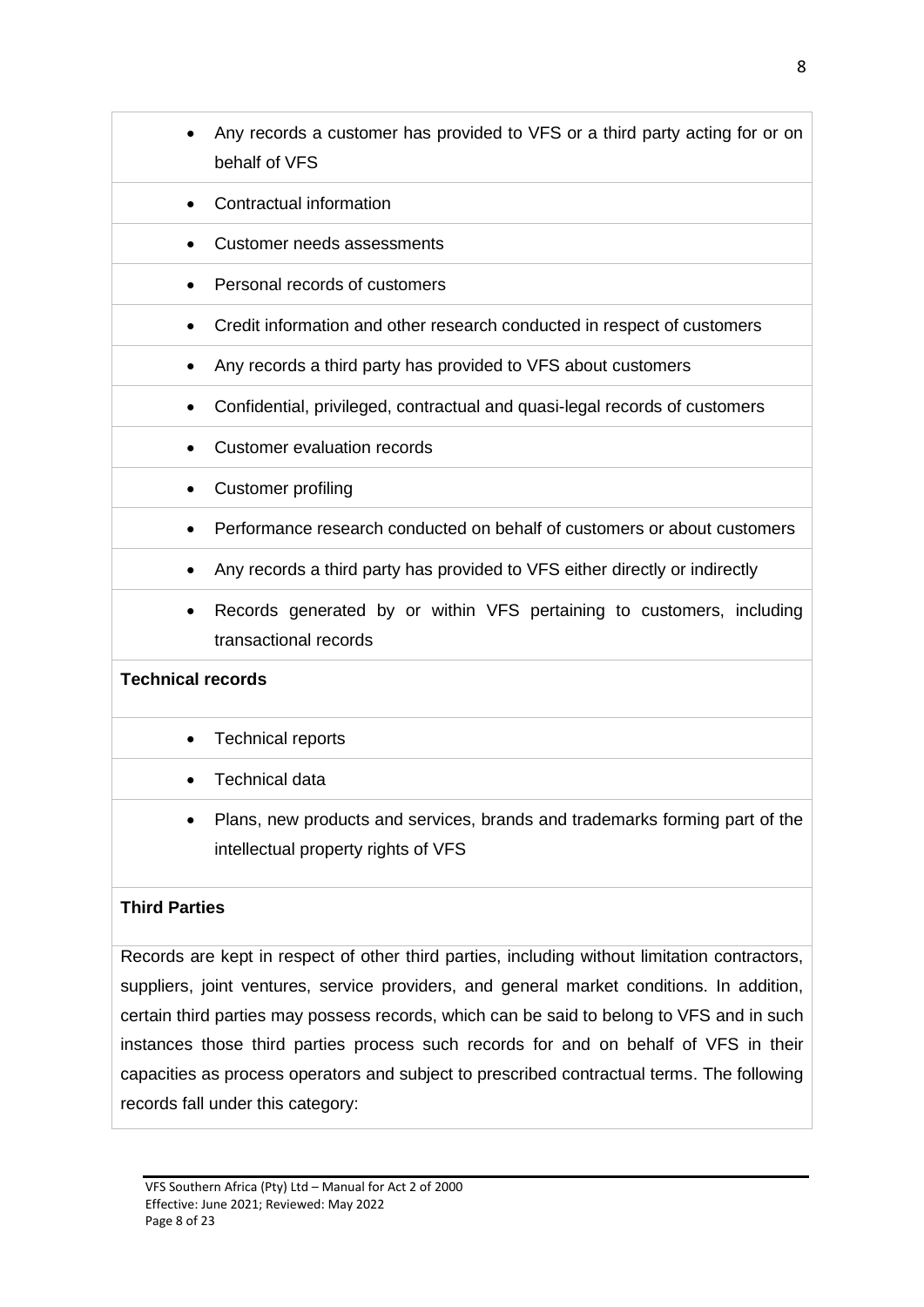- Personnel, customer or VFS records which are held by another third party as opposed to being held by VFS; and
- Records held by VFS pertaining to other parties, including financial records, correspondence, contractual records, electronic mail, logs, cached information, records provided by the other party, and records third parties have provided about the contractors/suppliers or customer.

#### **Other Records**

Further records are held including:

- Information relating to VFS's own commercial activities
- Research carried out on behalf of a client by VFS or commissioned from a third party for a customer
- Research information belonging to VFS, whether carried out itself or commissioned from a third party

#### <span id="page-8-0"></span>**3.2 Access to Health or Other Records**

If a request for access to health or other records provided by a health practitioner, in their capacity as such, relates to the physical, mental health, or well-being of the requester, or if the request has been made on behalf of the person to whom the record relates ("the relevant person"), and VFS' Information Officer is of the opinion that the disclosure of the record to the relevant person might cause harm to his or her physical, mental health or well-being, VFS' Information Officer may, before giving access to such record consult with a health practitioner who has been nominated by the relevant person.

If the relevant person is below the age of 16 years, a person having parental responsibilities for the relevant person must make the above nomination and if the relevant person is incapable of managing his or her affairs, a person appointed by the court to manage those affairs must make that nomination.

If, after being given access to the relevant record, the health practitioner consulted is of the opinion that the disclosure of the record to the relevant person, would be likely to cause serious harm to his or her physical, mental health or well-being, the Information Officer may only grant access to the relevant record if the requester proves that adequate provision is made for such counselling or arrangements as are reasonably practicable before, during or after the disclosure of the record to limit, alleviate or avoid such harm to the relevant person. Before access to the record is given to a requester, the person responsible for such counselling or arrangement must be given access to the record.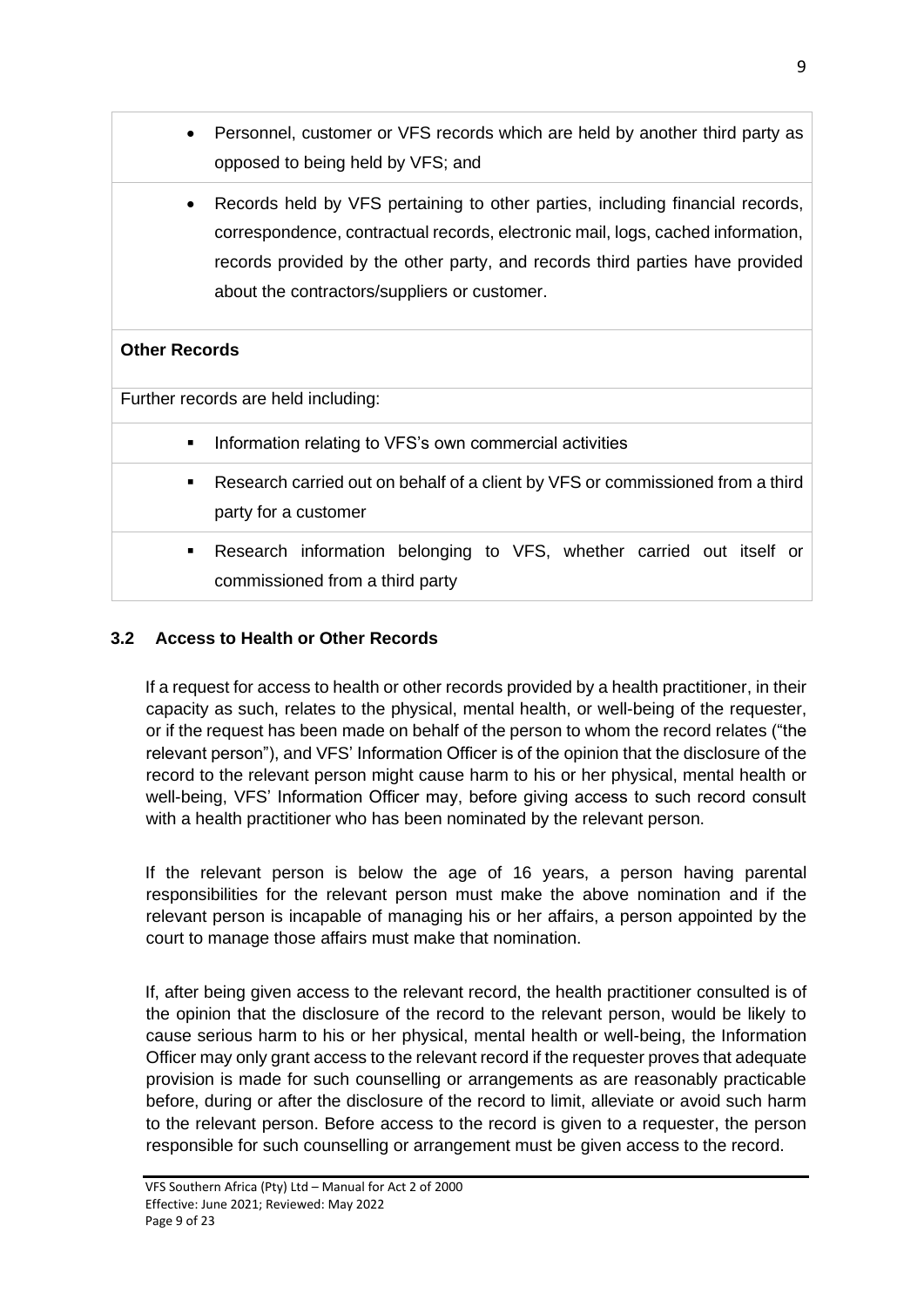#### <span id="page-9-0"></span>**3.3 Grounds for Refusal of Access to VFS's Record**

Upon receipt of a request for access to information, VFS will be required to consider such a request in light of the provisions of section 50 of the PAIA Act. Subject to such consideration, VFS will be required to either grant such a request or refuse such a request. If VFS elects to refuse access to a particular record, such refusal will be subject to VFS's interpretation of the various prescribed grounds for refusal as set forth in Chapter 4 of the PAIA Act and in the table below:

| <b>Ground(s) For</b><br><b>Refusal</b>                                                               | Description and Explanation of Ground(s) for Refusal                                                                                                                                                                                                                                                                                                                                                |  |  |  |
|------------------------------------------------------------------------------------------------------|-----------------------------------------------------------------------------------------------------------------------------------------------------------------------------------------------------------------------------------------------------------------------------------------------------------------------------------------------------------------------------------------------------|--|--|--|
| Mandatory protection<br>of privacy of third party<br>who is a natural person<br>[Section 63 of PAIA] | VFS may refuse access to a record if the disclosure of that<br>record would involve the unreasonable disclosure of personal<br>information relating to a third party, including a deceased<br>individual.                                                                                                                                                                                           |  |  |  |
| Mandatory protection<br>of commercial<br>information of third<br>party [Section 64 of<br>PAIA]       | VFS may refuse a request for access to a record if the record<br>comprises of or is constituted by the following information<br>relating to a third party $-$<br>Trade secrets of a third party;                                                                                                                                                                                                    |  |  |  |
|                                                                                                      | Financial, commercial, scientific or technical information,<br>other than trade secrets, of a third party, which if<br>disclosed is likely to cause harm to the commercial or<br>financial interests of the third party;                                                                                                                                                                            |  |  |  |
|                                                                                                      | Information which has been supplied in confidence by a<br>$\bullet$<br>third party, the disclosure of which could reasonably be<br>expected to place the third party at a disadvantage in<br>contractual or other negotiations or is likely to prejudice<br>the third party in commercial competition.                                                                                              |  |  |  |
| Mandatory protection<br>of certain confidential<br>information of a third<br>party [Section 65]      | VFS may refuse access to a record which if disclosed would<br>constitute an action for breach of a duty of confidence owed to a<br>third party in terms of an agreement or contractual relationship.                                                                                                                                                                                                |  |  |  |
| Mandatory protection<br>of safety of individuals<br>and protection of<br>property [Section 66]       | VFS may refuse a request for access to record if its disclosure<br>could reasonably be expected to endanger the life or physical<br>safety of an individual, or if its disclosure would be likely to<br>prejudice or impair the security of:<br>a building, structure or system, including but not limited<br>to a computer or communication system, a means of<br>transport or any other property; |  |  |  |
|                                                                                                      | method(s), system(s), plans or procedures for the<br>protection of an individual in accordance with a witness                                                                                                                                                                                                                                                                                       |  |  |  |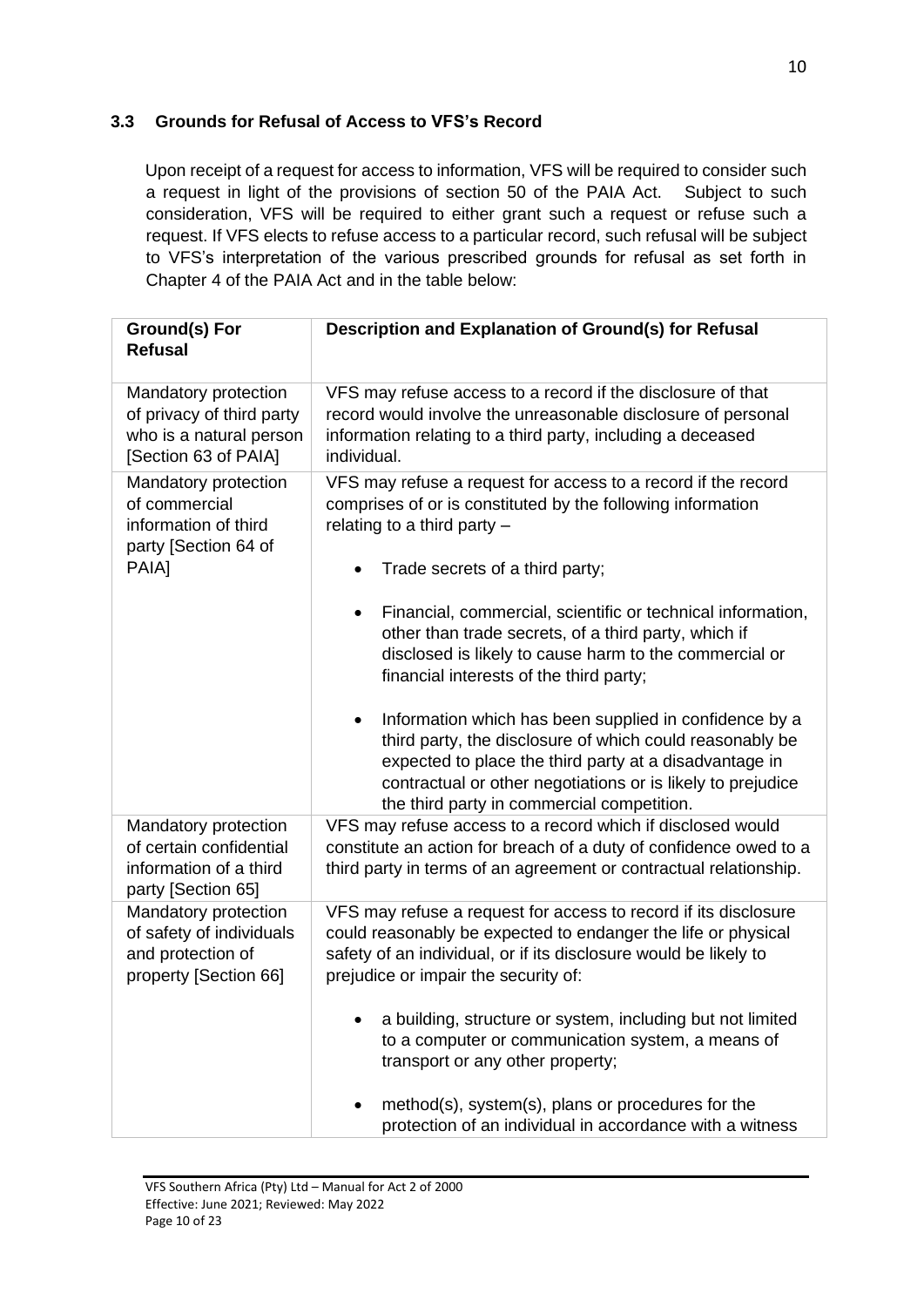|                                                                                                                                                 | protection scheme, the safety of the public, or any part<br>of the public or the security of property.                                                                                                                                                                                                                                                                                                                                          |  |  |
|-------------------------------------------------------------------------------------------------------------------------------------------------|-------------------------------------------------------------------------------------------------------------------------------------------------------------------------------------------------------------------------------------------------------------------------------------------------------------------------------------------------------------------------------------------------------------------------------------------------|--|--|
| Commercial<br>information of Private<br>Body [Section 68]                                                                                       | VFS may refuse a request for access to a record if the record<br>contains (or comprises of):                                                                                                                                                                                                                                                                                                                                                    |  |  |
|                                                                                                                                                 | Trade secrets of the Private Body;                                                                                                                                                                                                                                                                                                                                                                                                              |  |  |
|                                                                                                                                                 | Financial, commercial, scientific or technical information,<br>other than trade secrets of the Private Body, the disclosure<br>of which would be likely to cause harm to the commercial<br>or financial interests of the Private Body;                                                                                                                                                                                                          |  |  |
|                                                                                                                                                 | Information, the disclosure of which could reasonably be<br>$\bullet$<br>expected to put the Private Body at a disadvantage in<br>contractual or other negotiations or prejudice the Private<br>Body in commercial competition;                                                                                                                                                                                                                 |  |  |
|                                                                                                                                                 | A computer programme (as defined in section 1(1) of the<br>Copyright Act 98 of 1978 as amended) owned by the<br>Private Body, except insofar as it is required to give access<br>to a record to which access is granted in terms of the PAIA<br>Act.                                                                                                                                                                                            |  |  |
| Mandatory protection<br>of research information<br>of third party, and<br>protection of research<br>information of private<br>body [Section 69] | VFS may refuse a request for access to a record if the record<br>contains information about research being or to be carried out by<br>or on behalf of a third party/private body, the disclosure of which<br>would be likely to expose the third party/private body, a person<br>that is (or will be) carrying out the research on behalf of the third<br>party/private body, or the subject matter of the research to<br>serious disadvantage. |  |  |

# <span id="page-10-0"></span>**4 PROCESSING OF PERSONAL INFORMATION**

Pursuant to promoting responsible information processing practices within its organisation, as well as in its capacity as responsible party contemplated in terms of the provisions of the POPI Act, VFS takes any activities relating to the protection and processing of personal information (as defined in terms of the provisions of section 1 of the POPI Act) very seriously. To promote the constitutional right to privacy, as well as to play its part in promoting the rights protected in terms of the POPI Act, VFS undertakes to, in so far as is required of it, observe the requirements and conditions for the lawful processing of personal information.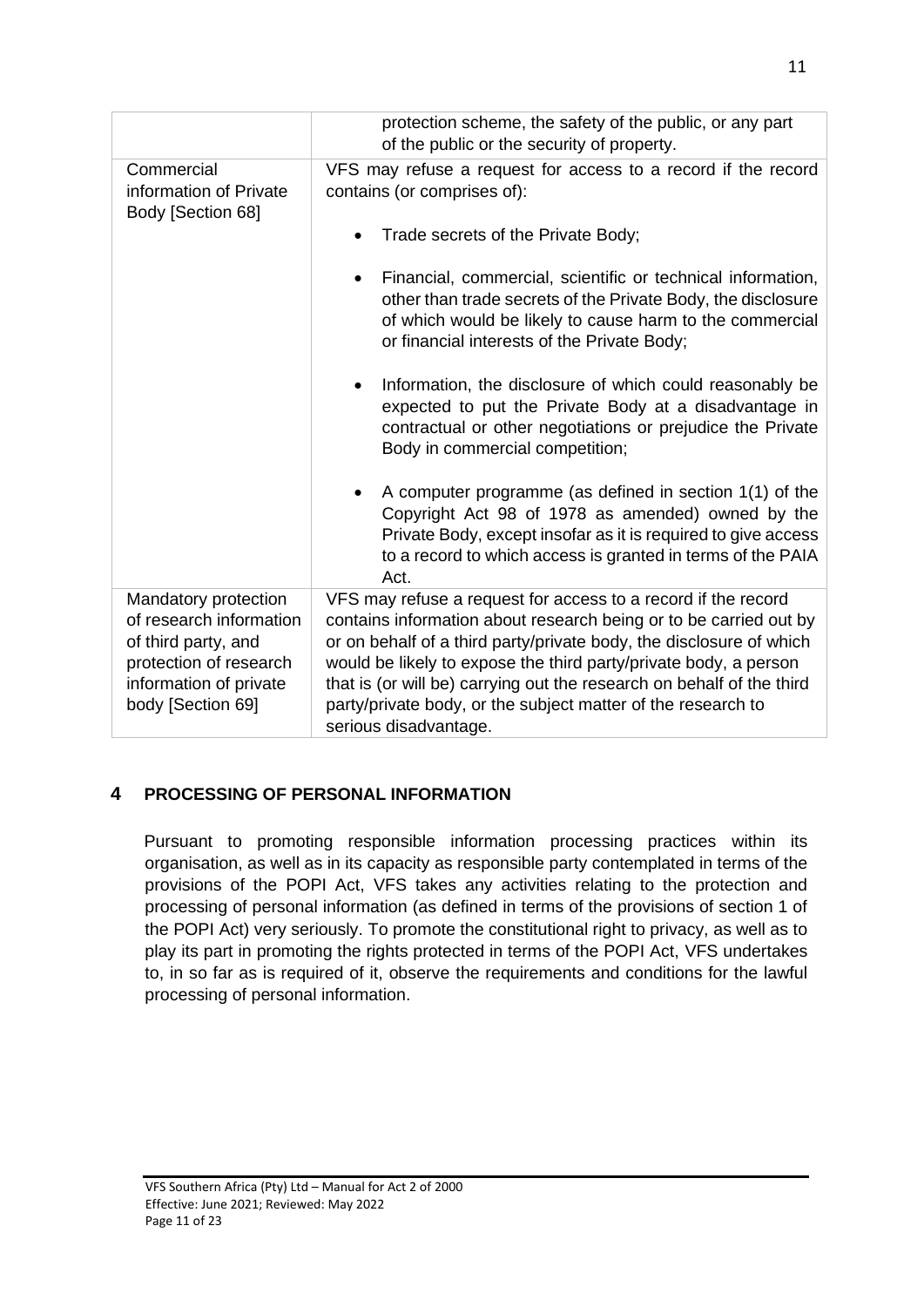#### <span id="page-11-0"></span>**4.1 The purposes for which VFS processes personal information**

VFS may process personal information for a variety of purposes, which may include, but is not limited to, the following purposes:

- To provide or manage any information, products and/or services requested by or delivered to data subjects in general;
- To establish a data subject's needs, wants and preferences in relation to the products and/or services provided by VFS or any other company forming part of the Volvo Group of Companies from time to time ("Volvo Group Company");
- To help VFS identify data subjects when they engage with VFS;
- To facilitate the delivery of products and/or services to customers;
- To allocate to customers and data subjects unique identifiers for the purpose of securely storing, retaining and recalling their personal information from time to time;
- To maintain records of data subjects and specifically customer records;
- To maintain third-party records;
- For recruitment purposes;
- For employment purposes;
- For apprenticeship purposes;
- For general administration purposes;
- For legal and/or contractual purposes;
- For health and safety purposes;
- To monitor access, secure and manage any facilities owned or operated by VFS regardless of location;
- To transact with third parties;
- To improve the quality of VFS's products and services;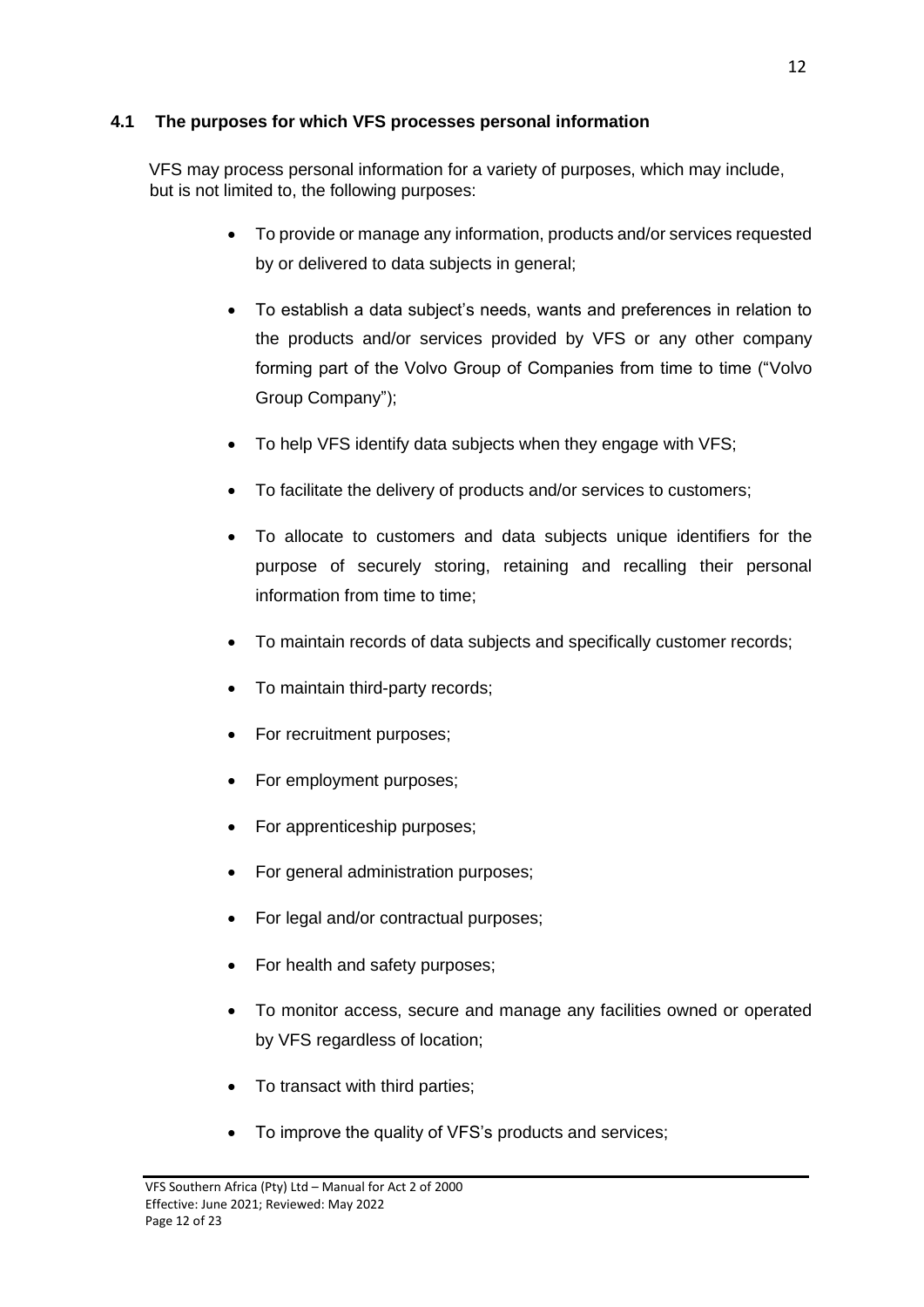- To analyse the personal information collected for research and statistical purposes;
- To help recover bad debts, including vehicle disposition in case of repossession;
- To carry out analysis and customer profiling;
- To process and ultimately provide customers with telematics data;
- To identify other products and services which might be of interest to our customers and data subjects in general, as well as to inform them of such products and/or services;
- To give effect to product and services research and development;
- To comply with any applicable laws applicable to VFS and in some instances other Volvo Group Companies.

#### **4.2 The processing of personal information and categories of recipients with whom personal information is shared**

Subject to any relevant terms and conditions of use which may be applicable when a data subject engages with VFS, we may share the personal information of any data subject we process for any of the purposes outlined in section 4.1 above, with the following third parties, whether such third parties qualify as "responsible parties" in terms of section 1 of the POPI Act or not:

- any Volvo Group Company;
- any relevant service providers and suppliers;
- any relevant regulatory authorities who may govern VFS in undertaking its operations;
- any service provider, contractor or supplier with whom VFS has an agreement;
- any business partners who provide products and services to VFS; and
- any service providers or authorised agents who perform services on VFS's behalf.

VFS processes personal information in order to facilitate and enhance the delivery of products and services to its members, foster a legally compliant workplace environment, as well as safeguard the personal information relating to any data subjects which it in facts holds. We undertake to process any personal information in a manner which promotes the constitutional right to privacy, retains accountability and data subject participation. In any circumstances where we process the personal information of data subjects, VFS maintains appropriate privacy notices where the purposes of the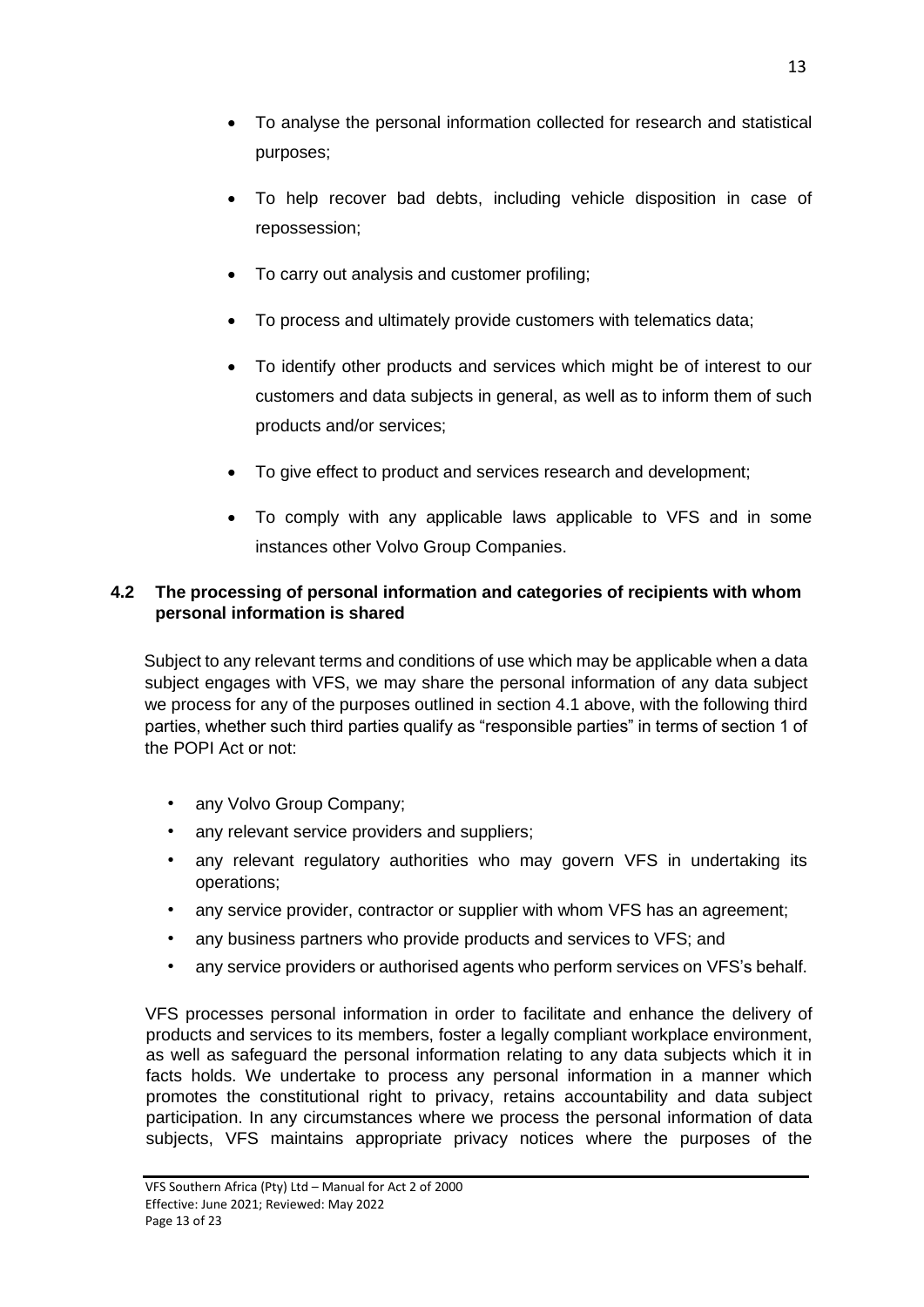processing of any personal information and the processing takes place, is recorded and communicated to data subjects.

# <span id="page-13-0"></span>**4.3 Information security measures to protect personal information**

We have, and continue to, implement reasonable, technical and organisational measures for the protection of personal information processed by VFS. We consistently take reasonable and appropriate security measures to secure the integrity and confidentiality of personal information in our possession in order to guard against:

- the loss of, damage to or unauthorised destruction of personal information;
- the unlawful access or processing of personal information; or
- the wilful manipulation of personal information.

We will take steps to ensure that any third-party process operators (as defined in terms of section 1 of the POPI Act) who process personal information on behalf of VFS apply adequate safeguards as outlined above.

# <span id="page-13-1"></span>**4.4 Trans-border flows of personal information**

VFS may, under certain circumstances, transfer personal information to a jurisdiction outside of the Republic of South Africa in order to achieve the purpose(s) for which the personal information was collected and processed, including for processing and storage by third-party service providers.

When transferring or sharing personal information to a third country, VFS will use reasonable endeavours to satisfy itself that the relevant recipient has adequate protections in place, to the extent required by applicable law. If applicable, this may include putting in place appropriate data transfer agreements and/or data processing agreements in a format that meets applicable legal requirements for the protection of Personal Information.

# <span id="page-13-2"></span>**4.5 Personal information received from third parties**

When VFS receives personal information from any third-party on behalf of a data subject, the data subject providing VFS with such personal information may also be required to confirm that they are a competent person and that they have authority to give the requisite consent to enable VFS to process such personal information.

# <span id="page-13-3"></span>**5 PRESCRIBED REQUEST FORMS AND FEES**

# <span id="page-13-4"></span>**5.1 How to gain access to records held by VFS**

Records which are held by VFS may be accessed by requests for such access to information and documentation in the prescribed manner and subject to certain requirements being met. In this regard a requester is any person making a request for access to a record held by VFS, and there are two types of requesters: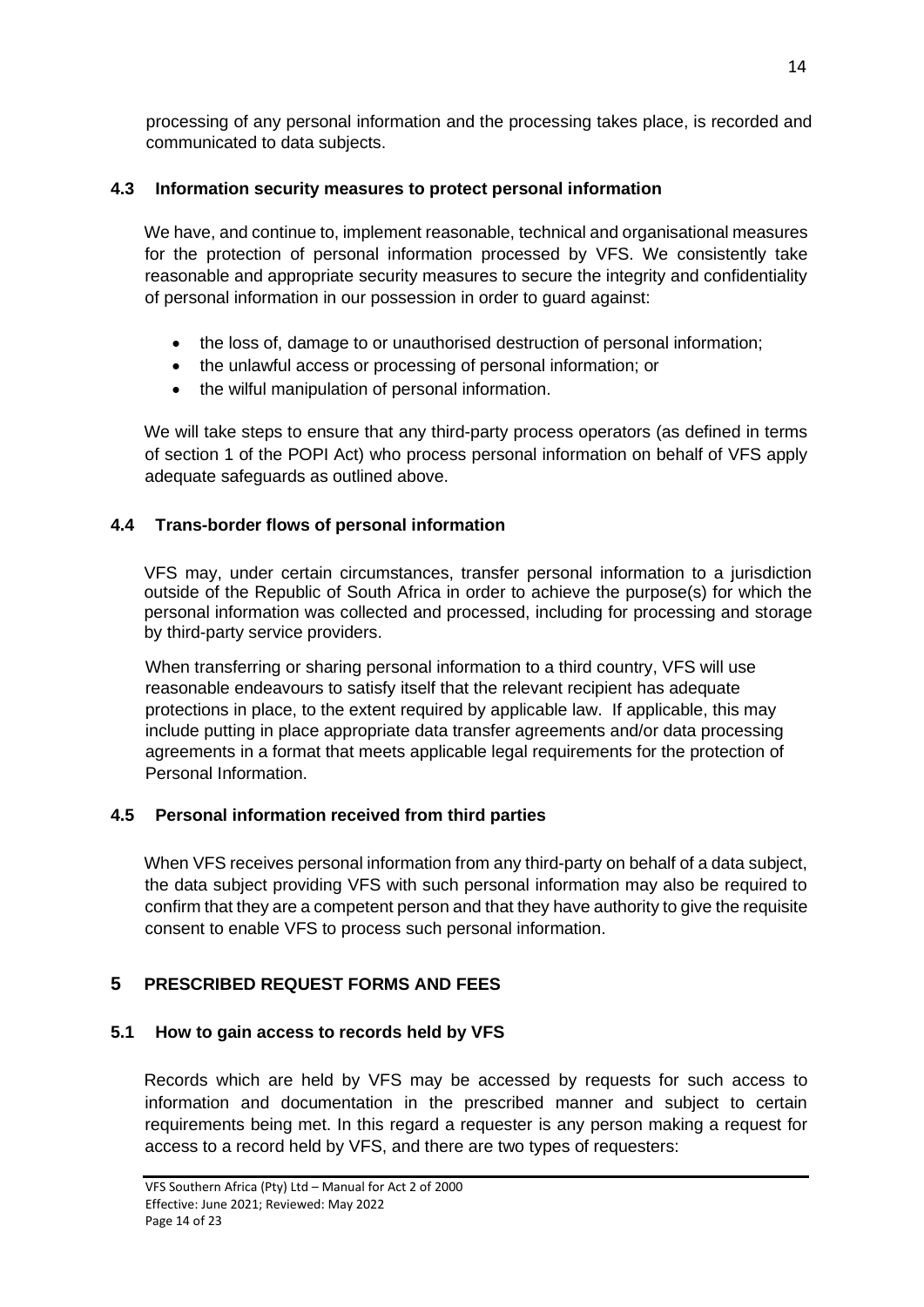#### • A Personal Requester

A personal requester is a requester who is seeking access to a record containing personal information about the requester and VFS will voluntarily provide the requested information, or give access to any record with regard to the requester's personal information. In this regard, the prescribed fees for the reproduction of this information requested may be charged.

# **Other Requester**

This requester (other than a personal requester) is entitled to request access to information on third parties. VFS is, however, not obliged to voluntarily grant access and the requester must fulfil the procedural requirements for access in terms of the PAIA Act, including the payment of a request and access fee.

Requests for access to records must be made by completing the prescribed Form A and paying the requester's fee. Where such access is granted in terms of this PAIA Manual, the information and documentation will be made available at the offices of VFS (the particulars of which appear in section 2 above) or in the manner requested, should this be reasonable and possible. The manner of access will include:

- Perusal with copying of material if needed and at the prescribed fee for copies;
- Access to visual, audio visual material with a transcription, dubbing, copying or both, if required.

To facilitate the processing of any request by a requester for information or documentation in terms of this PAIA Manual, requesters are required to follow the procedure set forth herein below:

- i. Use the prescribed Form A attached hereto as **Annexure A**, alternatively found on VFS' website with the link directing to this Manual – [www.vfsco.co.za](http://www.vfsco.co.za/) or [www.vfsco.com/za](http://www.vfsco.com/za) .
- ii. Address your request to the Information or Deputy Information Officer.
- iii. Provide sufficient detail to enable VFS or any authorised person dealing with a request to identify:
	- a) The record(s) requested;
	- b) The requestor (and, if an agent is lodging the request or behalf of someone, proof of capacity and authorisation);
	- c) The South African postal address, email address or fax number of the requestor;
	- d) The form of access required;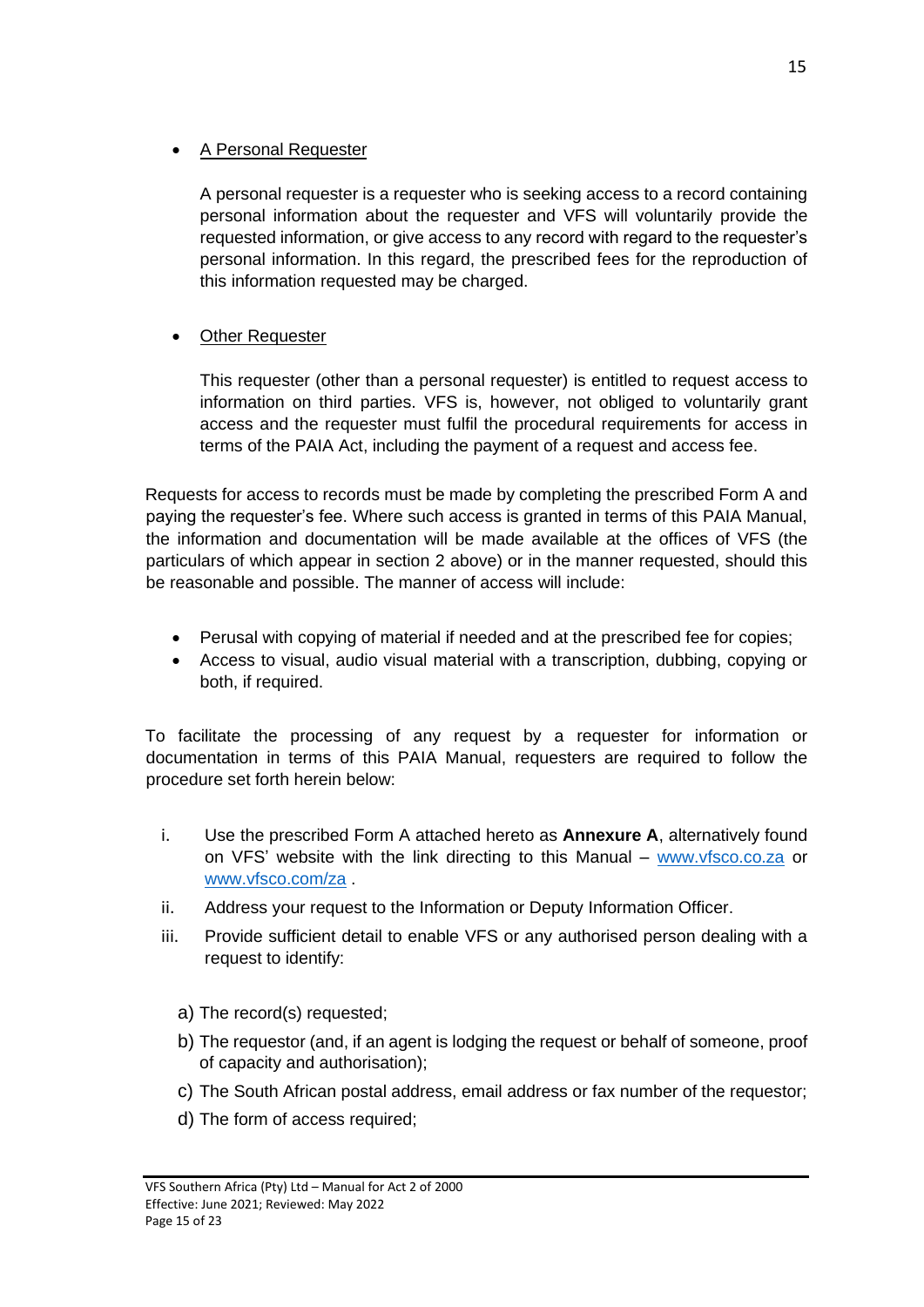- e) If the requester wishes to be informed of the decision in any manner (in addition to being informed in writing) the manner and particulars thereof;
- f) The right which the requestor is seeking to exercise or protect with an explanation of the reason the record is required in order to exercise or protect the right.

# <span id="page-15-0"></span>**5.2 Prescribed fees**

The following applies to requests (other than personal requests):

- i. A requestor is required to pay the prescribed fees (R50.00) before a request will be processed.
- ii. If the preparation of the record requested requires more than the prescribed hours, a deposit shall be paid (of not more than one third of the access fee which would be payable if the request were granted).
- iii. A requestor may lodge an application with a court against the tender/payment of the request fee and/or deposit.
- iv. Records may be withheld until the fees have been paid.

The detailed Fee Structure as prescribed in terms of section 54 of the PAIA Act is attached hereto as **Annexure B** and is also available on VFS' website with the link directing to this Manual [www.vfsco.co.za](http://www.vfsco.co.za/) or [www.vfsco.com/za](http://www.vfsco.com/za).

# <span id="page-15-1"></span>**5.3 Access to prescribed forms and fees**

Prescribed forms and fees are published on VFS' website or, alternatively, copies can be requested from the Information Officer or Deputy Information Officer (see contact details in section 2).

# <span id="page-15-2"></span>**6 REMEDIES & DECISION**

#### <span id="page-15-3"></span>**6.1 Internal Remedies**

VFS does not have an internal appeal procedure regarding PAIA and POPI Act requests for access to information. As such, the decision made by the Information Officer is final.

If a request is denied and the requester is dissatisfied with the Information Officer's decision, the requestor will be required to exercise such external remedies at their disposal if a request for information is refused.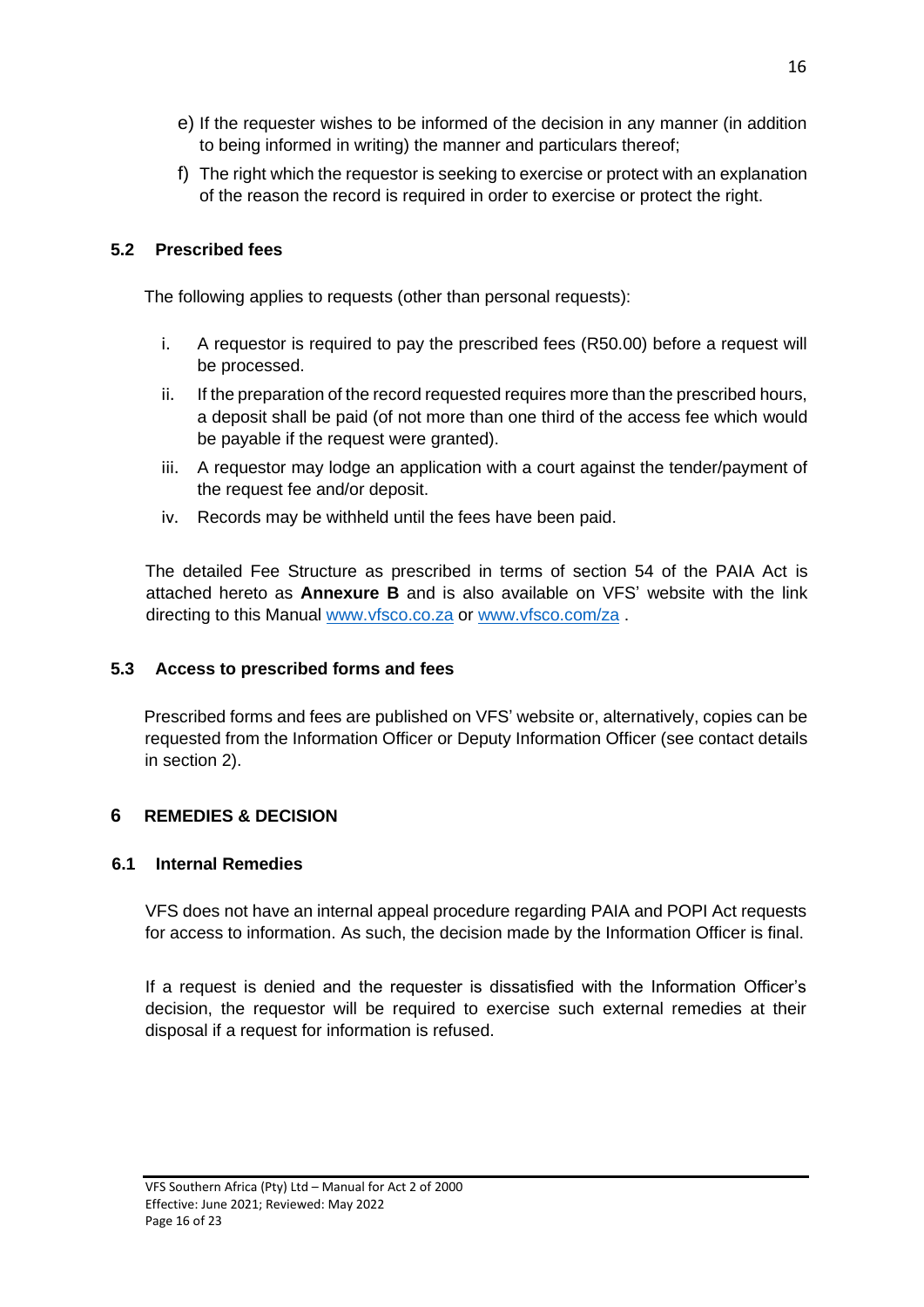#### <span id="page-16-0"></span>**6.2 External Remedies**

A requestor who is dissatisfied with the Information Officer's refusal to disclose information, may within 30 (thirty) days of notification of the decision apply to a competent Court, with jurisdiction over these applications in terms of the PAIA Act, for appropriate relief.

# <span id="page-16-1"></span>**6.3 Time Afforded to VFS**

- **6.3.1** VFS is required to, within 30 (thirty) days of receipt of a request, decide whether to grant or decline the request and, if required, provide the requester with reasons to that effect.
- **6.3.2** The 30 (thirty) day period stipulated in paragraph 6.3.1 above, may be extended for a further period of not more than 30 (thirty) days if the request is for a large amount of information, or the request requires an extensive search for information which cannot reasonably be obtained within the originally stipulated 30 (thirty) day period.
- **6.3.3** In circumstances contemplated in paragraph 6.3.2, VFS will notify the requester in writing should an extension be sought.

# **COMPILED BY VOLVO FINANCIAL SERVICES SOUTHERN AFRICA (PTY) LTD**

**Effective: June 30, 2021 Reviewed: May 31, 2022**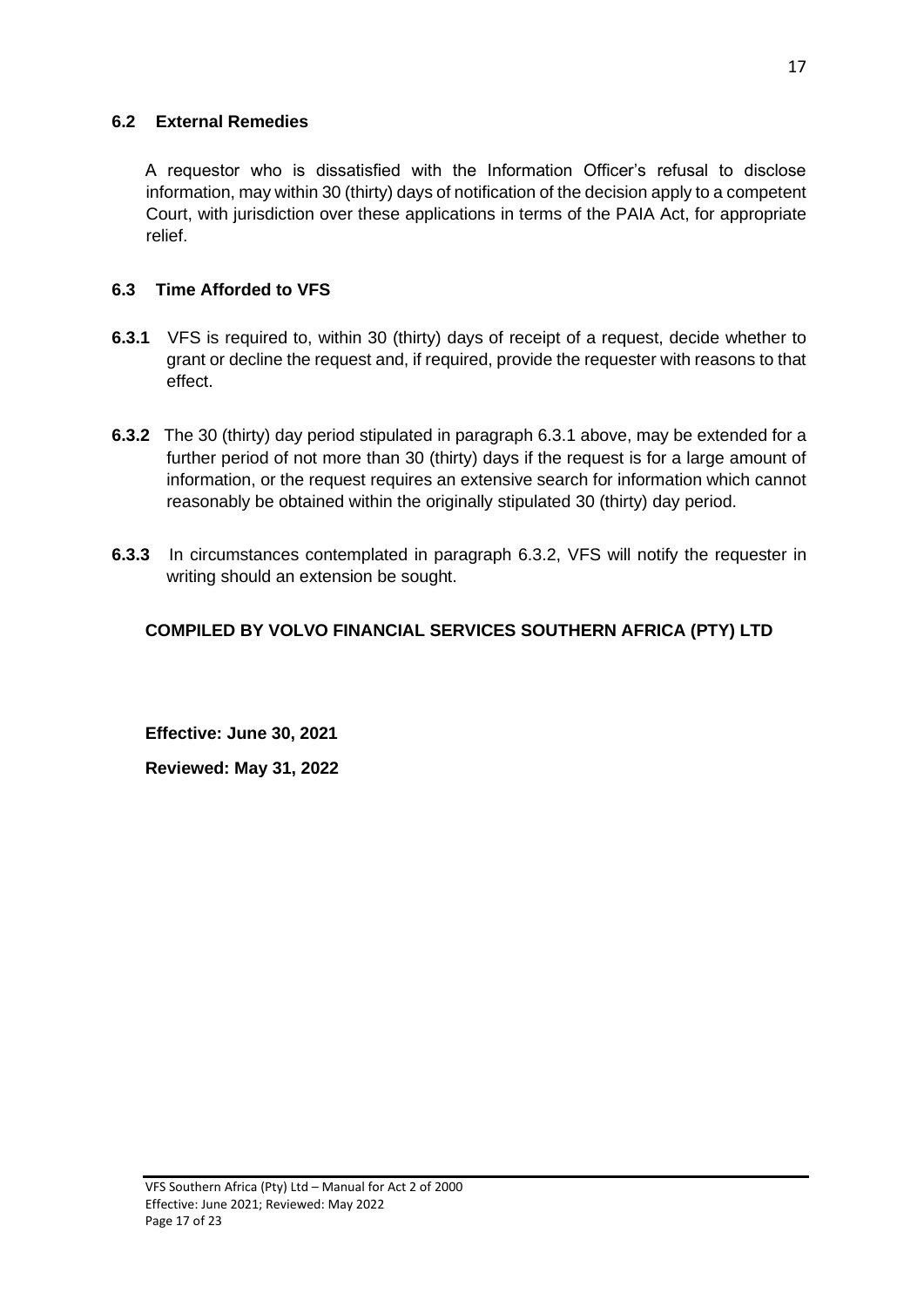# **ANNEXURE A**

#### **REQUEST FOR ACCESS TO RECORD OF PRIVATE BODY**

[Section 53(1) of the Promotion of Access to Information Act, 2000 (Act No. 2 of 2000)]

#### **[Regulation 10]**

#### **A. Particulars of private body**

| Name of private body:                 | Volvo Financial Services Southern Africa<br>(Pty) Ltd |
|---------------------------------------|-------------------------------------------------------|
|                                       |                                                       |
| Industry:                             | Financial services provider for the Volvo             |
|                                       | Group in the Southern Africa Region                   |
| Registration number:                  | 2016/268503/07                                        |
| VAT registration number:              | 4010276691                                            |
| Postal address:                       | P O Box 26005 East Rand 1462                          |
| Physical address / Place of business: | Cnr Jet Park Road & Saligna Street, Hughes            |
|                                       | Business Park, Witfield, 1459                         |
| Telephone:                            | (011) 842 5000 (Volvo Financial Services)             |
| Contact:                              | vfs.privacy.za@volvo.com                              |
| Website:                              | www.vfsco.co.za or www.vfsco.com/za                   |

Request to be addressed to:

The Information Officer / Deputy Information Officer:

| Information Officer: Izet Badenhorst                                  | Deputy Information Officer: Daryl Verrinder                           |
|-----------------------------------------------------------------------|-----------------------------------------------------------------------|
| Contact: vfs.privacy.za@volvo.com                                     | Contact: vfs.privacy.za@volvo.com                                     |
| Telephone Number: (011) 842 5000 (Volvo<br><b>Financial Services)</b> | Telephone Number: (011) 842 5000 (Volvo<br><b>Financial Services)</b> |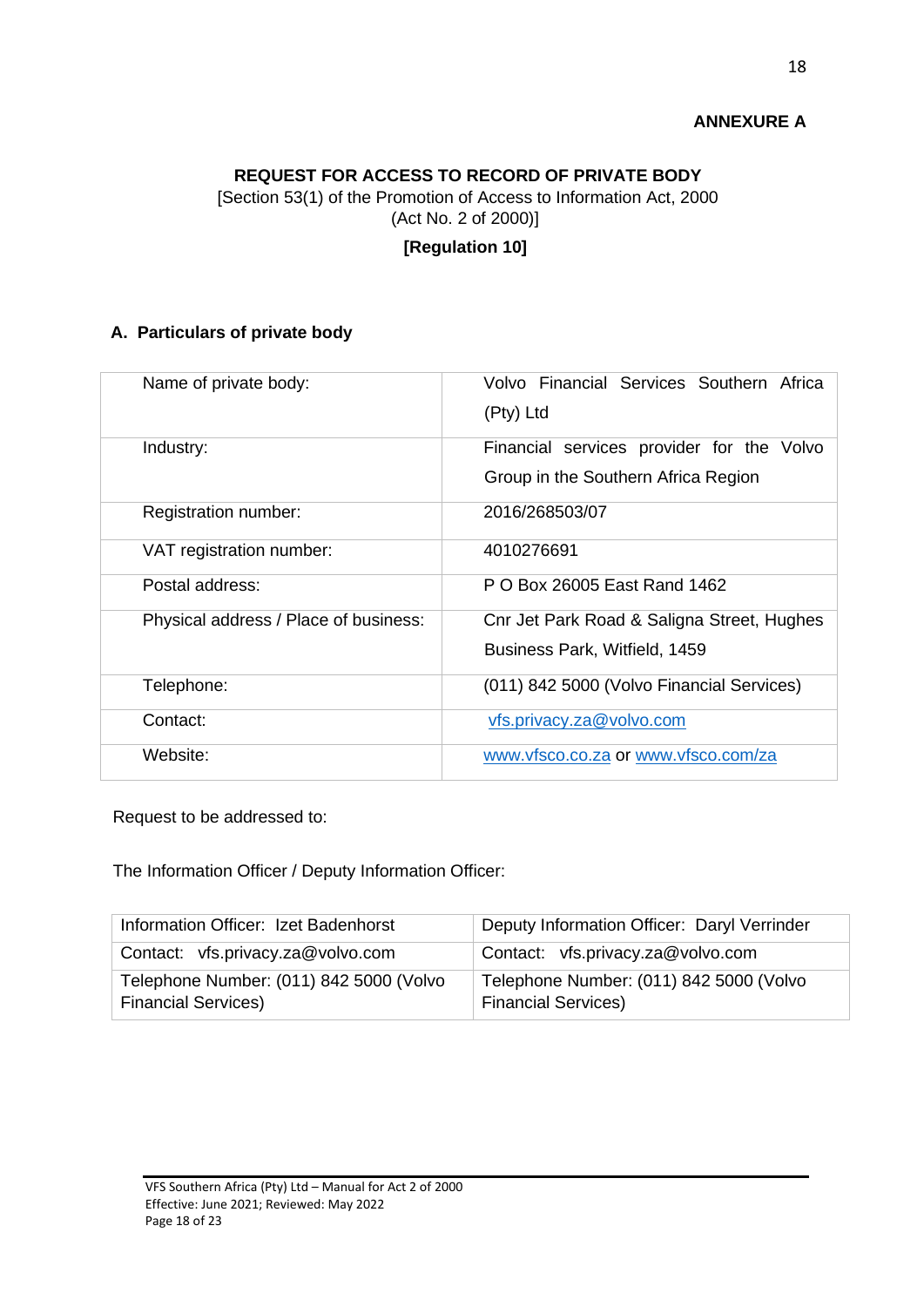#### **B. Particulars of person requesting access to the record**

| Postal address: experience and a series of the series of the series of the series of the series of the series of the series of the series of the series of the series of the series of the series of the series of the series |
|-------------------------------------------------------------------------------------------------------------------------------------------------------------------------------------------------------------------------------|
|                                                                                                                                                                                                                               |
|                                                                                                                                                                                                                               |
| Capacity in which request is made, when made on behalf of another person: ____________                                                                                                                                        |

#### **C. Particulars of person on whose behalf request is made**

*This section must only be completed if a request for information is being made on behalf of another person.*

Full names and surname:  $\Box$ Identity number:  $\blacksquare$ 

#### **D. Particulars of record**

*The requestor must provide full particulars of the record to which access is requested, including any reference number if that is known to the requestor, to enable the record to be located. You are welcome to attach an annexure (which must be signed) to this request form should the space provided herein be insufficient.*

Description of record or relevant part of the record: \_\_\_\_\_\_\_\_\_\_\_\_\_\_\_\_\_\_\_\_\_\_\_\_\_\_ Reference number, if available:  $\blacksquare$ 

Any further particulars of record: \_\_\_\_\_\_\_\_\_\_\_\_\_\_\_\_\_\_\_\_\_\_\_\_\_\_\_\_\_\_\_\_\_\_\_\_\_\_\_\_\_\_\_\_\_\_

#### **E. Fees**

*A request for access to a record, other than a record containing personal information about yourself, will be processed only after a request fee has been paid. VFS will, upon receipt of your request, notify you of the amount required to be paid as the request fee. The fee payable for access to a record depends on the form in which access is required and the reasonable time required to search for and prepare a record. If you qualify for exemption of the payment of any fee, please state the reason for exemption.*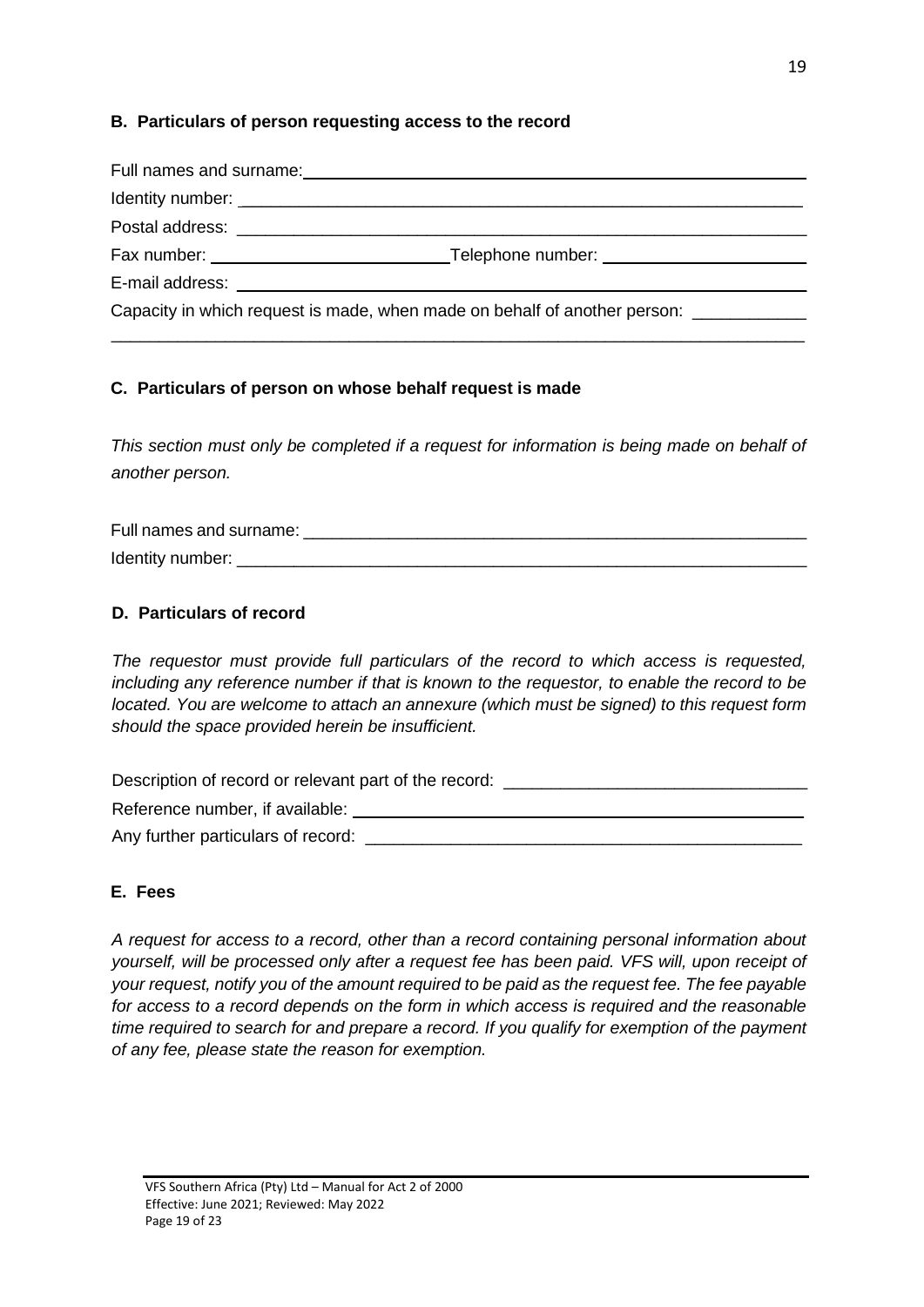#### **F. Form of access to record**

*If you are prevented by a disability to read, view or listen to the record in the form of access provided for in 1 to 4 hereunder, state your disability and indicate in which form the record is required.*

| Disability: | Form in which record is required: |
|-------------|-----------------------------------|
|-------------|-----------------------------------|

*Mark the appropriate box with an* **X***.*

- *(a) Compliance with your request in the specified form may depend on the form in which the record is available.*
- *(b) Access in the form requested may be refused in certain circumstances. In such a case you will be informed if access will be granted in another form.*
- *(c) The fee payable for access to the record, if any, will be determined partly by the form in which access is requested.*

|                                                                                                                                                                            | 1. If the record is in written or printed form:                                                                                                                         |  |                                                               |  |  |                              |    |
|----------------------------------------------------------------------------------------------------------------------------------------------------------------------------|-------------------------------------------------------------------------------------------------------------------------------------------------------------------------|--|---------------------------------------------------------------|--|--|------------------------------|----|
|                                                                                                                                                                            | copy of record*                                                                                                                                                         |  | inspection of record                                          |  |  |                              |    |
| 2 <sup>1</sup>                                                                                                                                                             | If record consists of visual images<br>(this includes photographs, slides, video recordings, computer-generated<br>images, sketches, etc.):                             |  |                                                               |  |  |                              |    |
|                                                                                                                                                                            | View the images                                                                                                                                                         |  | copy of the images*                                           |  |  | transcription<br>the images* | of |
| 3.                                                                                                                                                                         | If record consists of recorded words or information which can be<br>reproduced in sound:                                                                                |  |                                                               |  |  |                              |    |
|                                                                                                                                                                            | Listen<br>the<br>to<br>(audio<br>soundtrack<br>cassette)                                                                                                                |  | Transcription of soundtrack*<br>(written or printed document) |  |  |                              |    |
| If record is held on computer or in an electronic or machine-readable form:<br>4.                                                                                          |                                                                                                                                                                         |  |                                                               |  |  |                              |    |
|                                                                                                                                                                            | 0f<br>printed copy<br>of<br>printed<br>copy in computer<br>copy<br>record*<br>information derived<br>readable form*<br>from the record*<br>(stiffy or compact)<br>disc) |  |                                                               |  |  |                              |    |
| If you requested a copy or transcription of a record (above), do you wish<br><b>YES</b><br><b>NO</b><br>the copy or transcription to be posted to you? Postage is payable. |                                                                                                                                                                         |  |                                                               |  |  |                              |    |

#### **G. Particulars of right to be exercised or protected**

*You are welcome to attach an annexure (which must be signed) to this request form should the space provided herein be insufficient.*

Indicate which right is to be exercised or protected: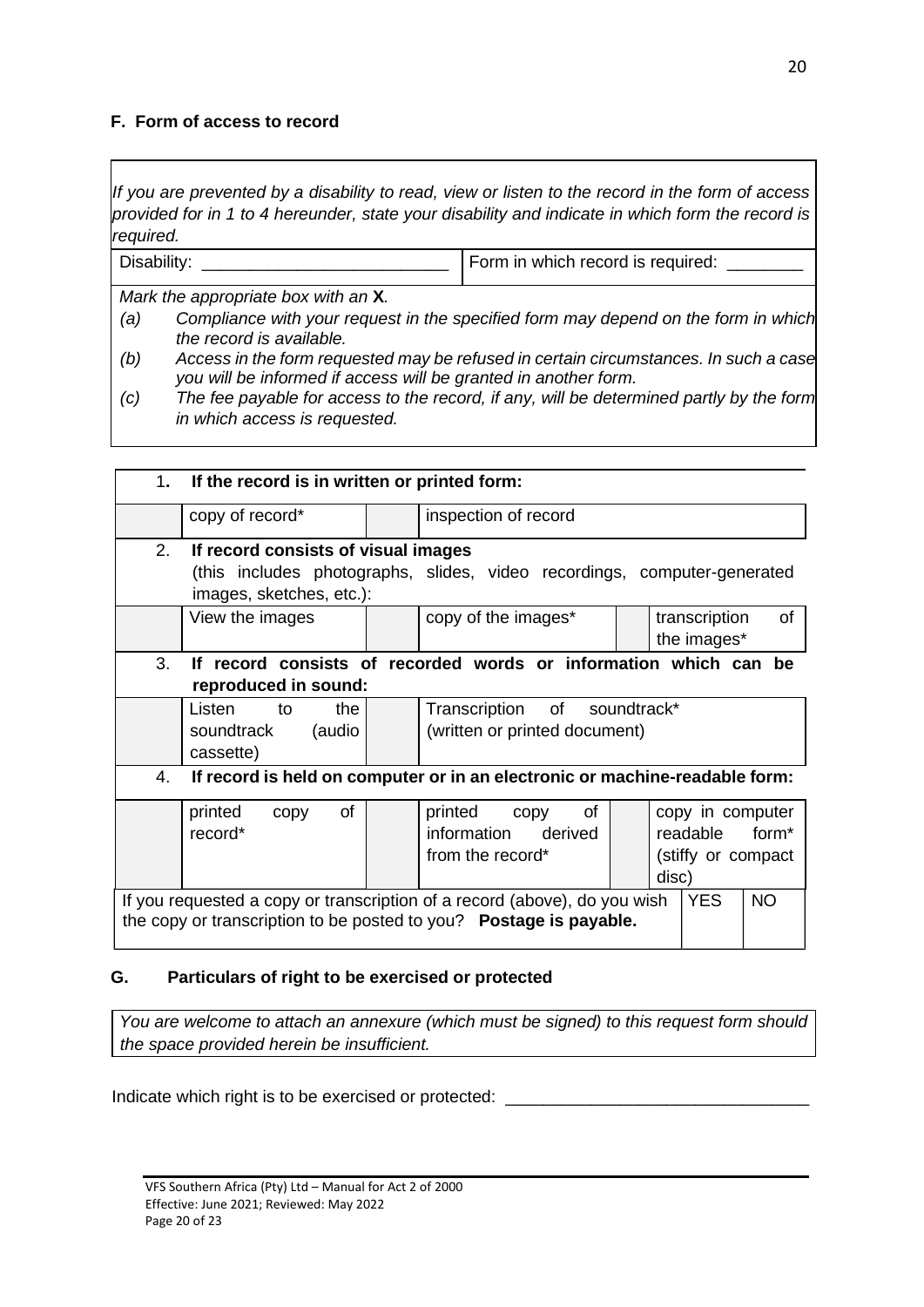Explain why the record requested is required for the exercise or protection of the aforementioned right: \_\_\_\_\_\_\_\_\_\_\_\_\_\_\_\_\_\_\_\_\_\_\_\_\_\_\_\_\_\_\_\_\_\_\_\_\_\_\_\_\_\_\_\_\_\_\_\_\_\_\_\_\_\_\_

#### **H. Notice of decision regarding request for access**

*You will be notified in writing whether your request has been approved/denied. If you wish to be informed in another manner, please specify the manner and provide the necessary particulars to enable compliance with your request.*

 $\_$  . The contribution of the contribution of  $\mathcal{L}_1$  ,  $\mathcal{L}_2$  ,  $\mathcal{L}_3$  ,  $\mathcal{L}_4$  ,  $\mathcal{L}_5$  ,  $\mathcal{L}_6$  ,  $\mathcal{L}_7$  ,  $\mathcal{L}_8$  ,  $\mathcal{L}_9$  ,  $\mathcal{L}_9$  ,  $\mathcal{L}_1$  ,  $\mathcal{L}_2$  ,  $\mathcal{L}_3$  ,  $\mathcal{L}_5$  ,  $\mathcal{L}_$ 

How would you prefer to be informed of the decision regarding your request for access to the record?

Signed at \_\_\_\_\_\_\_\_\_\_\_\_\_\_\_\_\_\_\_\_\_\_\_\_\_\_\_\_\_\_\_\_\_ this \_\_\_\_\_\_\_\_\_\_\_\_\_\_\_\_\_\_\_\_\_\_\_\_ day of \_\_\_\_\_\_\_\_\_\_\_\_\_\_\_\_\_\_\_\_\_\_ 20\_\_\_\_

\_\_\_\_\_\_\_\_\_\_\_\_\_\_\_\_\_\_\_\_\_\_\_\_\_\_\_\_\_\_\_\_\_\_ SIGNATURE OF REQUESTER / PERSON ON WHOSE BEHALF REQUEST IS MADE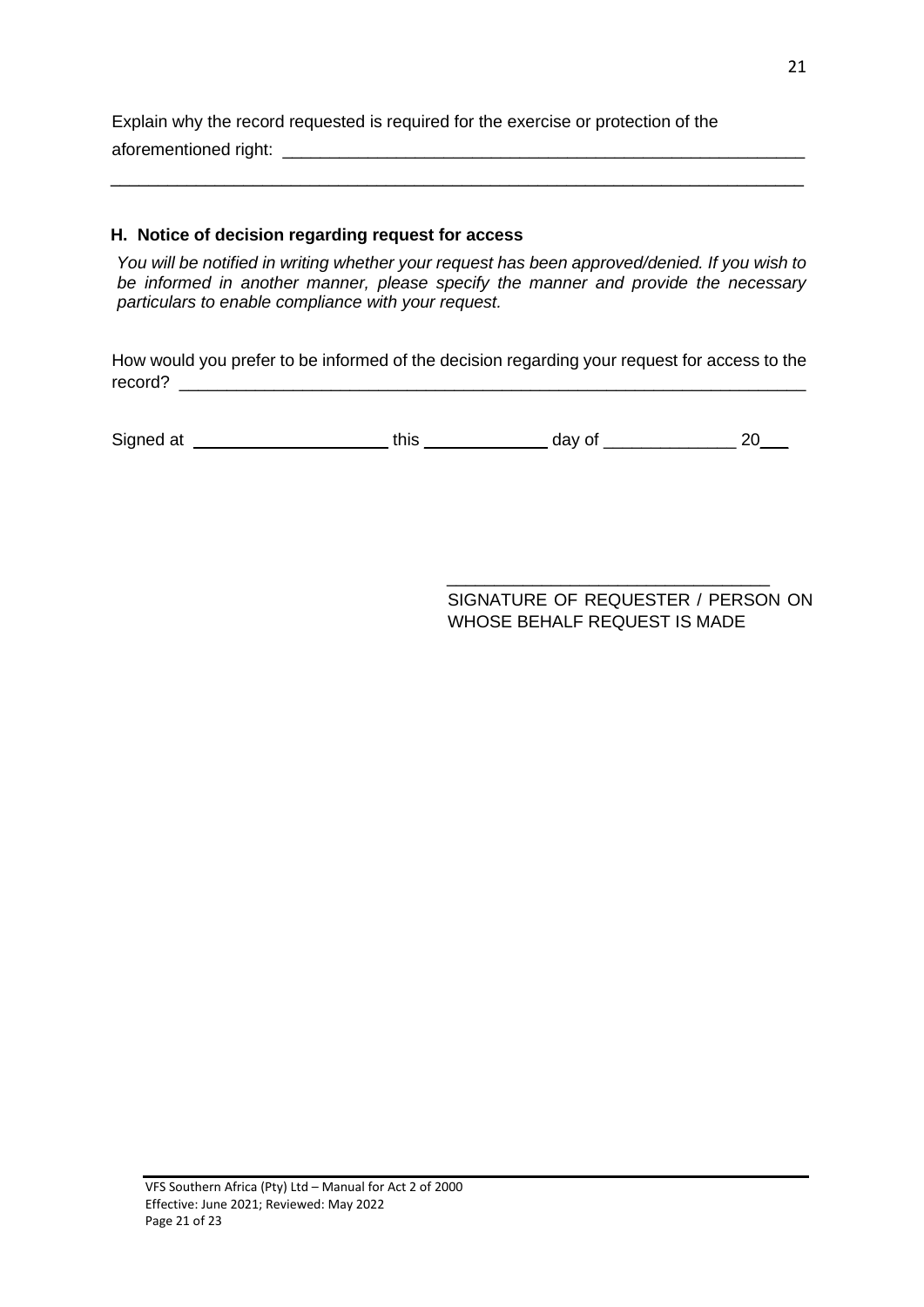# **ANNEXURE B**

# **PRESCRIBED FEE TARIFF**

# **GENERAL**

The following applies to requests (other than personal requests):

- 1. A requester is required to pay the prescribed fees (R50.00) before a request will be processed;
- 2. If the preparation of the record requested requires more than the prescribed hours determined by VFS's Information Officer, a deposit shall be paid (of not more than one third of the access fee which would be payable if the request were granted);
- 3. A requester may lodge an application with a court against the tender/payment of the request fee and/or deposit;
- 4. Records may be withheld until the fees have been paid. Payments should be made to the business account of VFS, the particulars of which account details will be made available to a requestor upon lodging a request for access to information.

# **FEES IN RESPECT OF PRIVATE BODIES**

- 1. The fee for a copy of the Manual as contemplated in regulation 9(2)(c) is R1,10 for every photocopy of an A4-size page or part thereof.
- 2. The fees for reproduction referred to in regulation 11(1) are as follows:

| For every photocopy of an A4-size page or    | R <sub>1.10</sub>  |
|----------------------------------------------|--------------------|
| part thereof                                 |                    |
| For every printed copy of an A4-size page    | <b>R0.75</b>       |
| or part thereof held on a computer or in     |                    |
| electronic or machine-readable form          |                    |
| For a copy in a computer-readable form on    |                    |
|                                              |                    |
| Stiffy disc<br>(i)                           | R7.50              |
| (ii)<br>Compact disc                         | R70.00             |
| For a transcription of visual images, for an | R40.00             |
| A4-size page or part thereof                 |                    |
| For a copy of visual images                  | R60.00             |
| For a transcription of an audio record, for  | R <sub>20.00</sub> |
| an A4-size page or part thereof              |                    |
| For a copy of an audio record                | R30.00             |

3. The request fee payable by a requester, other than a personal requester, referred to in regulation 11(2) is R50,00.